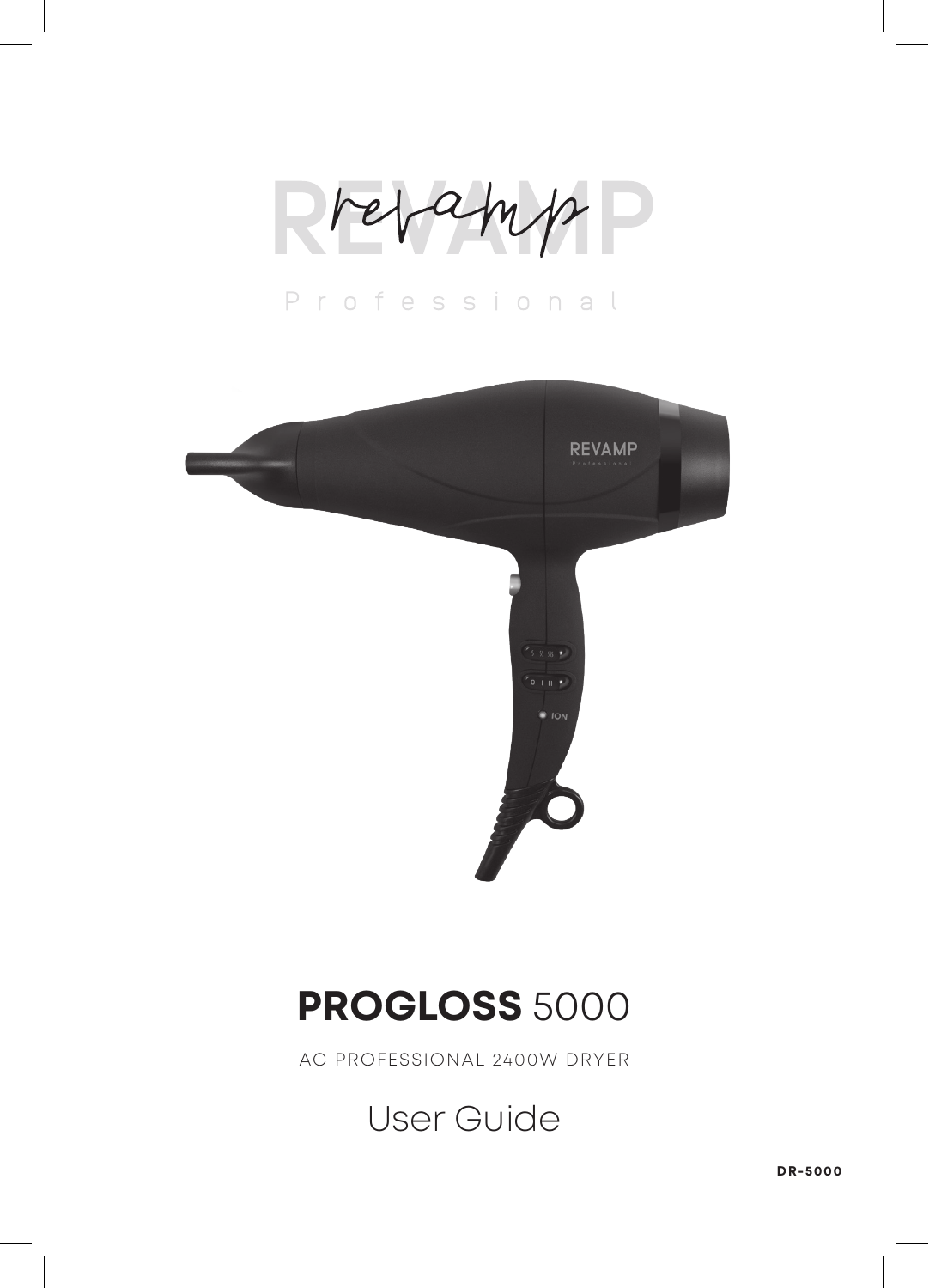### **FEATURES**

- 1. Super slim 6mm styling concentrator nozzle
- 2. Smoothing concentrator nozzle
- 3. Ultra Cold Freeze button
- 4. Temperature control<br>5. On/off & speed control 5. On/off & speed control
- 
- 6. Ioniser light<br>7 Professiona
- Professional AC motor 8. Super quiet silencer and filter



### **SUPER SMOOTH IONISER**

The PROGLOSS 5000 includes a powerful ionic jet for ultimate volume and shine.

#### **Smooth, sleek styles**

Divide your hair into several neat sections. Hold the dryer above the hair so that the airflow is directed down the hair shaft from root to tip. This will help close the cuticle. This will be further enhanced using a brush (not supplied). Move the dryer together down the hair shaft to the hair ends. Press and hold the



cold shot button to cool down the section and set the style.

## **PROGLOSS™ SUPER SMOOTH OILS**

Every product in the Revamp haircare range is infused with **PROGLOSS™ SUPER SMOOTH OILS** - enriched with **Argan, Keratin and Coconut** for ultimate smoothness and shine.

### **CONCENTRATORS**

#### **Styling & smoothing nozzles**

The concentrator nozzles allow you to direct and focus the air output of the hairdryer, to control frizz and precision when you're styling. Direct the concentrator at your hair, allowing a few centimetres between the nozzle and hair. If you use a rounded brush, pull as tightly as possible to get the best results whilst styling. The super slim 6mm nozzle will help blast hot air directly to the roots and get more volume in your styles.

### **INSTRUCTIONS FOR USE**

- Wash and condition your hair as normal.
- Squeeze out excess moisture with a towel and comb through to de-tangle.
- Apply heat protection spray before drying.
- Plug the product into a 220-240V mains power supply.
- To quickly blast dry hair, use without a nozzle.
- To use the dryer without the styling concentrator, turn on by using the speed switch on the handle.
- For precision drying, use either the Super Slim 6mm
- styling concentrator or smoothing concentrator nozzles.

To use the dryer with the styling attachments, ensure the dryer is switched off and cool, then attach the concentrator or diffuser by firmly clicking it onto the dryer barrel until it is secure. **Use a low/medium heat setting when using the styling attachments.**

**6**

**8**

**7**

• Adjust the heat and speed switches on the handle to the desired setting (higher heat and speed settings for drying and lower heat and speed settings for styling):

| <b>SPEED</b> |                               |  |
|--------------|-------------------------------|--|
|              | ∩ff                           |  |
|              | Medium speed                  |  |
|              | High speed                    |  |
| <b>HEAT</b>  |                               |  |
|              | Low heat                      |  |
|              | Medium heat                   |  |
|              | High heat (for faster drying) |  |

- To use the Ultra Cold Freeze Shot press and hold the button at the front of the hairdryer. This will cool the hair and help to set the style.
- After use, switch off the dryer, by switching the speed setting to 0, unplug and allow to cool before storing away.

**Follow us on revamphair.com for the latest hair tips and advice.**

### **PLUG** (DR-5000-GB ONLY)

This unit comes with a removable UK 3-pin plug. The 3-pin plug can be removed to reveal a European 2-pin plug by unscrewing the centre screw, lifting the rear cover and unclipping the European 2-pin plug. It can be replaced if necessary by reversing this procedure.



If required replace plug fuse with one the same value

•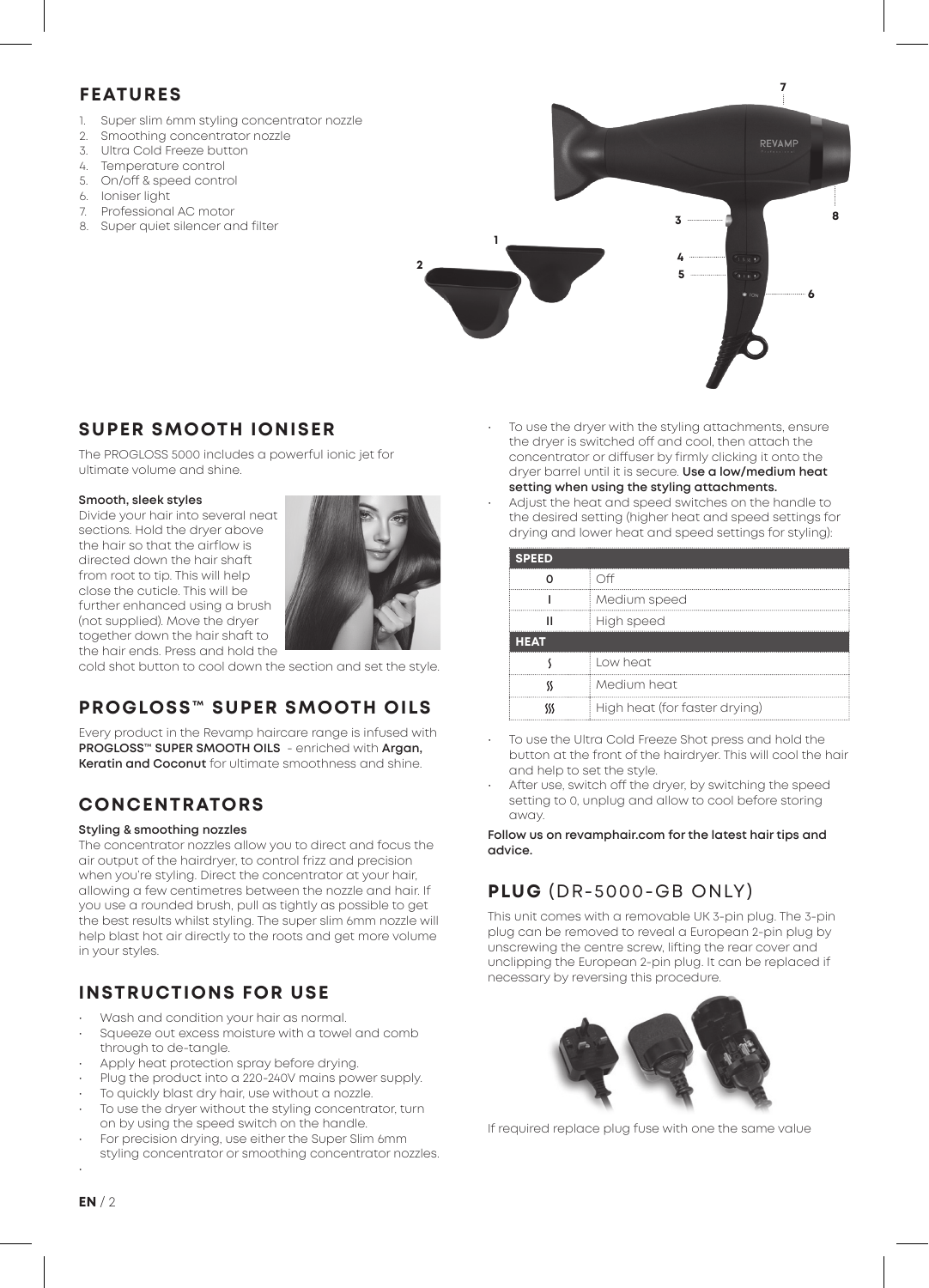### **CLEANING & MAINTENANCE**

- Switch the appliance off, unplug from the mains and allow to cool fully before cleaning.
- Wipe over all surfaces using a soft damp cloth. Do not use harsh abrasives or cleaners.
- Do not immerse the appliance in water or and other liquid.
- Ensure all parts are dried thoroughly with a soft towel before reusing.
- To prevent cord damage, do not wrap the cord around the appliance, always store the cord loosely next to the appliance.
- Store in a cool dry place.

#### **Cleaning the Filter (feature 8)**

- To maintain peak product performance and to prolong motor life, it is important to regularly remove dust and dirt from the rear grille and clean.
- To remove Turn the rear-grille anti-clockwise (as marked on the grille) and pull out.
- To clean Clean with a soft brush and replace.
- To replace Align the grille guides with the slots in the casing (on the dryer) and turn clockwise.
- DO NOT USE APPLIANCE WITHOUT THE FILTER IN PLACE

### **IMPORTANT SAFEGUARDS**

- This appliance can be used by children aged from 16 years and above. Persons with reduced physical, sensory or mental capabilities should not use this product. Persons with lack of experience and knowledge can use the product if they have been supervised/instructed and understand the hazards involved. Children shall not play with the appliance. Cleaning and user maintenance shall not be done by children unless they are older than 16 and supervised. Keep the appliance and cable out of reach of children under 16 years.
- **• WARNING:** for additional protection the installation of a residual current device (RCD) with a rated residual operating current not exceeding 30mA is advisable. Ask an electrician for advice.
- Always ensure the voltage to be used corresponds to the voltage stated on the unit before plugging the appliance into the mains socket.
- THIS APPLIANCE SHOULD BE UNPLUGGED FROM THE MAIN SUPPLY WHEN NOT IN USE.
- **• WARNING:** This appliance must not be taken into a bathroom. It should not be used near bath-tubs, basins or any other vessels containing water.
- This appliance must not be used outdoors.
- Avoid allowing any part of the appliance to come into contact with the face, neck or scalp.
- In use, take care that the inlet and outlet grilles are not blocked in any way as this will cause the unit to automatically stop. Ensure the inlet grille is free from obstructions such as household fluff, loose hair etc.
- DO NOT USE APPLIANCE WITHOUT THE FILTER IN PLACE
- Do not use the appliance while drowsy or sleeping.
- Do not leave the appliance unattended while plugged in.
- Do not set the appliance down while still on.
- Do not operate with wet hands.
- Do not place the appliance on any soft furnishings or materials e.g. carpet, bedding, towels, rugs etc.
- Do not operate where aerosol (spray) products are being used or where oxygen is being administered.
- Do not use any extension cord with this appliance.
- Do not let the cord hang over the edge of a table or counter or let it come into contact with any hot surfaces.
- Do not carry the appliance by the power cord.
- Do not wrap the cord around the unit. Check the cord regularly for any sign of damage.
- If the power cord becomes damaged, discontinue use immediately and return the appliance to your nearest authorised service dealer for repair or replacement in order to avoid a hazard.
- Do not use the appliance if it is damaged or malfunctions.
- Do not use attachments other than those supplied with this product.
- Do not take the appliance apart. There are no serviceable parts inside.
- Let the appliance cool down before cleaning and storing away.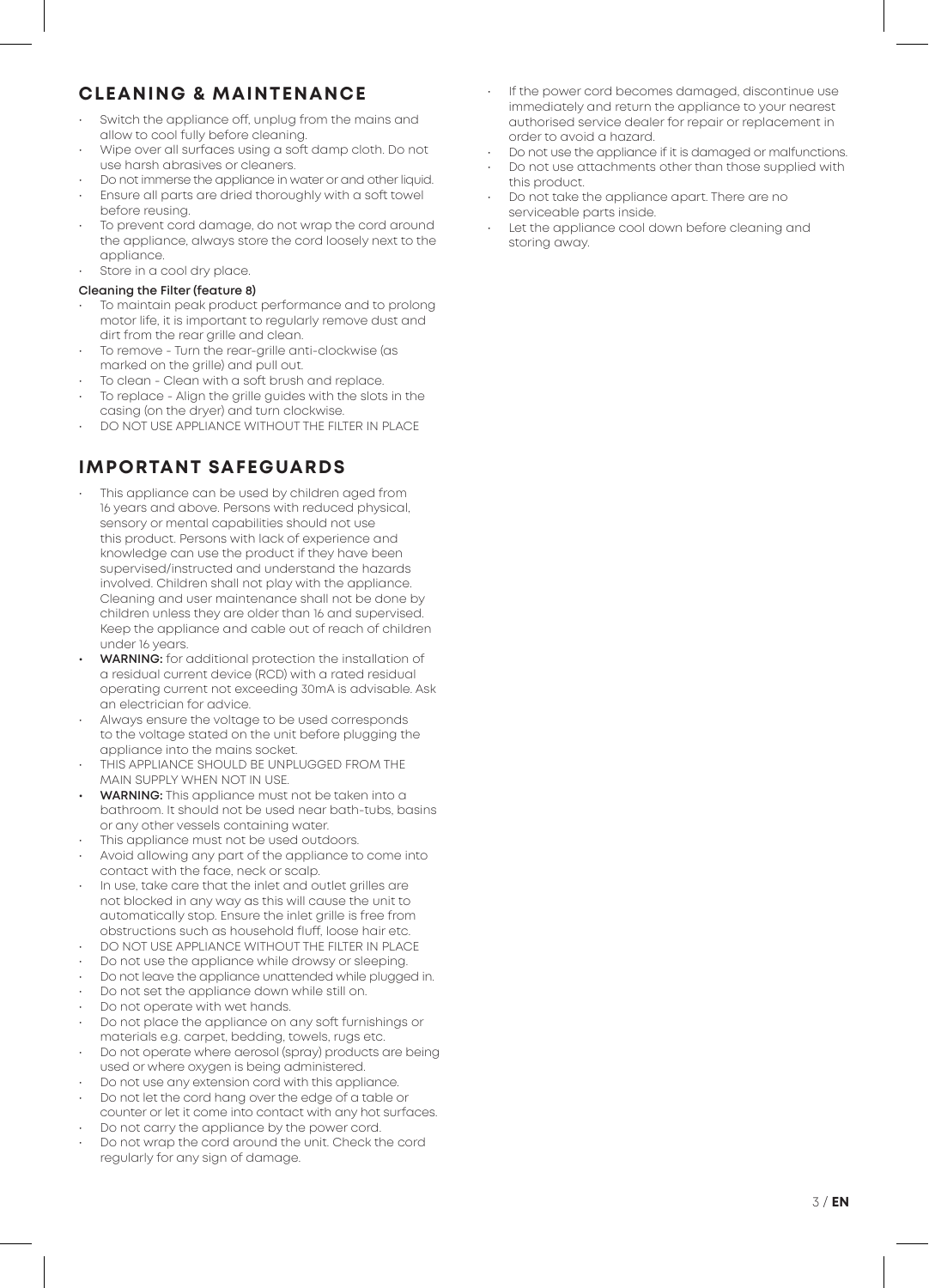#### **CARATTERISTICHE**

- Concentratore extra-sottile di 6 mm
- 2. Concentratore capelli lisci
- 3. Pulsante extra-freddo
- 4. Pulsante di accensione/spegnimento e regolazione della velocità
- 5. Pulsante di regolazione della temperatura
- 6. Spia generatore di ioni
- 7. Potente motore AC 2400W AC
- 8. Silenziatore efficace



#### **GENERATORE DI IONI PER CAPELLI EXTRA-MORBIDI**

Il modello PROGLOSS 5000 offre un potente getto di ioni per donare un volume e una lucentezza senza pari.

#### **Capelli lisci ed eleganti**

Suddividere i capelli in ciocche ben separate. Tenere l'unità sopra i capelli per dirigere il flusso d'aria dalla radice alla punta del capello. In questo modo, si favorirà la chiusura delle squame del capello. Per un risultato migliore, usare una spazzola (non fornita). Abbassare l'unità dalla radice



verso la punta. Tenere premuto il pulsante extra-freddo per raffreddare la ciocca fissando l'acconciatura desiderata.

#### **OLI PER CAPELLI EXTRA MORBIDI PROGLOSS™**

Ogni prodotto della gamma Revamp per la cura dei capelli è arricchito con un rivestimento di **OLI PER CAPELLI EXTRA MORBIDI PROGLOSS™** preparato con **Argan, Cheratina e Noce** di cocco per una morbidezza e una lucentezza ineguagliate.

### **CONCENTRATORI**

#### **Concentratori per acconciatura**

I concentratori servono a dirigere e concentrare il flusso d'aria dell'asciugacapelli per ottenere un'acconciatura precisa evitando l'effetto crespo. Dirigere il concentratore verso i capelli, mantenendolo a una distanza di qualche centimetro. Se si usa una spazzola rotonda, tendere bene la ciocca per ottenere i risultati migliori. Il concentratore extra-sottile da 6 mm, dirigerà il getto di aria calda direttamente verso la radice per creare un effetto volume più importante.

### **ISTRUZIONI PER L'USO**

- Lavare i capelli applicando il balsamo come d'abitudine. • Tamponare con un asciugamano per rimuovere l'acqua
- residua e pettinare per districare. • Applicare uno spray protettivo contro il calore prima di
- asciugare.
- Collegare l'unità a una presa elettrica a 220-240 CA.
- Per asciugare i capelli velocemente, usare senza concentratore.
- A questo scopo, accenderlo usando il pulsante di regolazione della velocità sulla maniglia.
- Per un'asciugatura precisa, usare il concentratore extra-sottile da 6 mm o i concentratori per un'acconciatura liscia.
- Per usare l'asciugacapelli con gli accessori forniti, assicurarsi che l'unità sia spenta e fredda, quindi collegare il concentratore o il diffusore fissandolo nell'apposita sede. **Impostare una temperatura medio-bassa quando usato con gli accessori.**
- Regolare a piacimento il calore e la velocità del getto

| <b>VELOCITÀ</b>                                             |
|-------------------------------------------------------------|
| asciugare e bassi per acconciare):                          |
| d'aria usando i pulsanti sull'impugnatura (livelli alti per |

|               | Spegni                                         |  |
|---------------|------------------------------------------------|--|
|               | Velocità media                                 |  |
|               | Alta velocità                                  |  |
| <b>CALORE</b> |                                                |  |
|               | Calore basso                                   |  |
|               | Caldo medio                                    |  |
|               | Alto calore (per un'asciugatura più<br>rapida) |  |

- Per usare la funzione extra-freddo, tenere premuto il pulsante frontale. Servirà a raffreddare i capelli per mantenere l'acconciatura più a lungo.
- Dopo l'uso, spegnere l'asciugacapelli, impostando la velocità sullo 0, scollegare lo spinotto dalla presa elettrica e lasciare asciugare prima di mettere via.

**Seguici su revamphair.com per ricevere i nostri ultimi consigli e suggerimenti.**

### **PULIZIA E MANUTENZIONE**

- Spegnere l'apparecchio, scollegare dalla presa elettrica e far raffreddare completamente prima di pulire.
- Passare un panno morbido inumidito su tutte le superfici. Non usare detergenti aggressivi o abrasivi.
- Dopo ogni uso, una volta che l'unità si sarà raffreddata completamente, rimuovere eventuali capelli assicurandosi di non lasciare residui di prodotti su cilindro e setole.
- Non immergere l'apparecchio in acqua o altro liquido.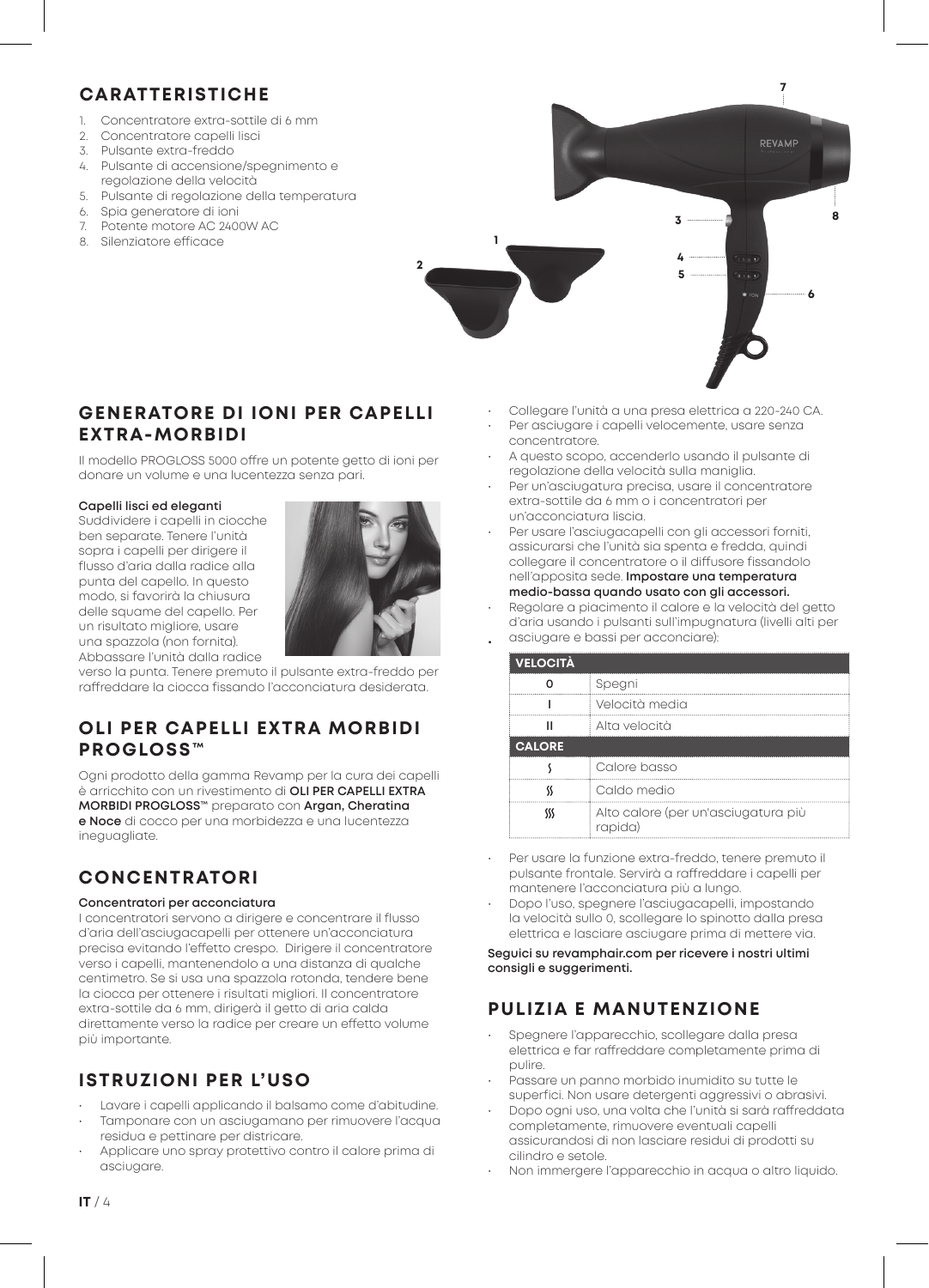- Assicurarsi che tutte le parti dell'unità siano perfettamente asciutte passandole con un panno morbido prima dell'uso.
- Non avvolgere il cavo intorno all'unità per non danneggiarlo: custodirlo raccolto vicino all'apparecchio.
- Custodire in un luogo fresco e asciutto.

#### **Pulizia del filtro (funzione 8)**

- Per mantenere integre le prestazioni offerte dal prodotto e il motore in buono stato, è importante rimuovere regolarmente la polvere e lo sporco che si accumulano sulla griglia.
- Per rimuovere: ruotare la griglia posteriore in senso antiorario (come indicato sulla griglia) ed estrarre.
- Per pulire: passare con un panno morbido. • Per rimettere in posizione: allineare le guide della griglia
- agli incastri sull'asciugacapelli e ruotare in senso orario. • NON USARE L'APPARECCHIO SENZA IL FILTRO INSTALLATO.

#### **AVVERTENZE IMPORTANTI**

- Questo apparecchio può essere usato a partire da 16 anni di età. Si sconsiglia l'uso da parte di persone con capacità fisiche, sensoriali e percettive ridotte. Le persone senza la necessaria esperienza o conoscenza a riguardo, possono usare il prodotto se sono supervisionate o hanno ricevuto specifiche istruzioni e se comprendono i relativi pericoli. Questo apparecchio non deve essere usato come giocattolo. I bambini di età inferiore a 16 anni, non devono occuparsi della pulizia e della manutenzione dell'apparecchio senza supervisione. Tenere l'apparecchio e il cavo fuori dalla portata dei bambini di età inferiore a 16 anni.
- **• ATTENZIONE:** per una protezione extra, si consiglia di installare un dispositivo salvavita (RCD) con una corrente differenziale nominale non superiore a 30mA. Rivolgersi a un elettricista.
- Assicurarsi sempre che la tensione della rete elettrica corrisponda a quella indicata sull'unità prima di collegare lo spinotto alla presa.
- SI CONSIGLIA DI SCOLLEGARE L'APPARECCHIO DALLA PRESA ELETTRICA QUANDO INUTILIZATO.
- **• ATTENZIONE:** Questo apparecchio deve restare fuori dal bagno. Non deve essere usato vicino a vasche da bagno, lavandini o altri contenitori di acqua.
- Non usare all'aperto.
- Durante l'uso, assicurarsi che le griglie di entrata e di uscita non siano bloccate in nessun modo per evitare che l'unità si spenga automaticamente. Assicurarsi che la griglia di entrata sia pulita da lanugine, capelli, ecc.
- Non usare in uno stato di sonnolenza.
- Non lasciare incustodito un apparecchio collegato alla rete elettrica.
- Non mettere via l'apparecchio ancora acceso.
- Non usare con le mani bagnate.
- Non appoggiare su arredi o materiali morbidi (per es., tappeti, biancheria, ecc.)
- Non usare negli stessi ambienti in cui si utilizzano spray aerosol o si somministra ossigeno.
- Non usare con una prolunga elettrica.
- Non lasciare pendere il cavo dal bordo di un tavolo o di un banco ed evitare il contatto con superfici calde.
- Non trasportare l'apparecchio afferrandolo per il cavo di alimentazione.
- Non avvolgere il cavo di alimentazione attorno all'unità. Controllare regolarmente il cavo per individuare eventuali segni di danneggiamento.
- In caso di cavo danneggiato, interrompere immediatamente l'uso dell'apparecchio e restituirlo al rivenditore autorizzato più vicino per la riparazione o sostituzione al fine di evitare pericoli.
- Non usare l'apparecchio se danneggiato o malfunzionante.
- Non usare in abbinamento ad accessori diversi da quelli forniti con il prodotto.
- Non smontare l'apparecchio. Non contiene parti che richiedono manutenzione.
- Lasciare raffreddare l'unità completamente prima di pulirla e metterla via.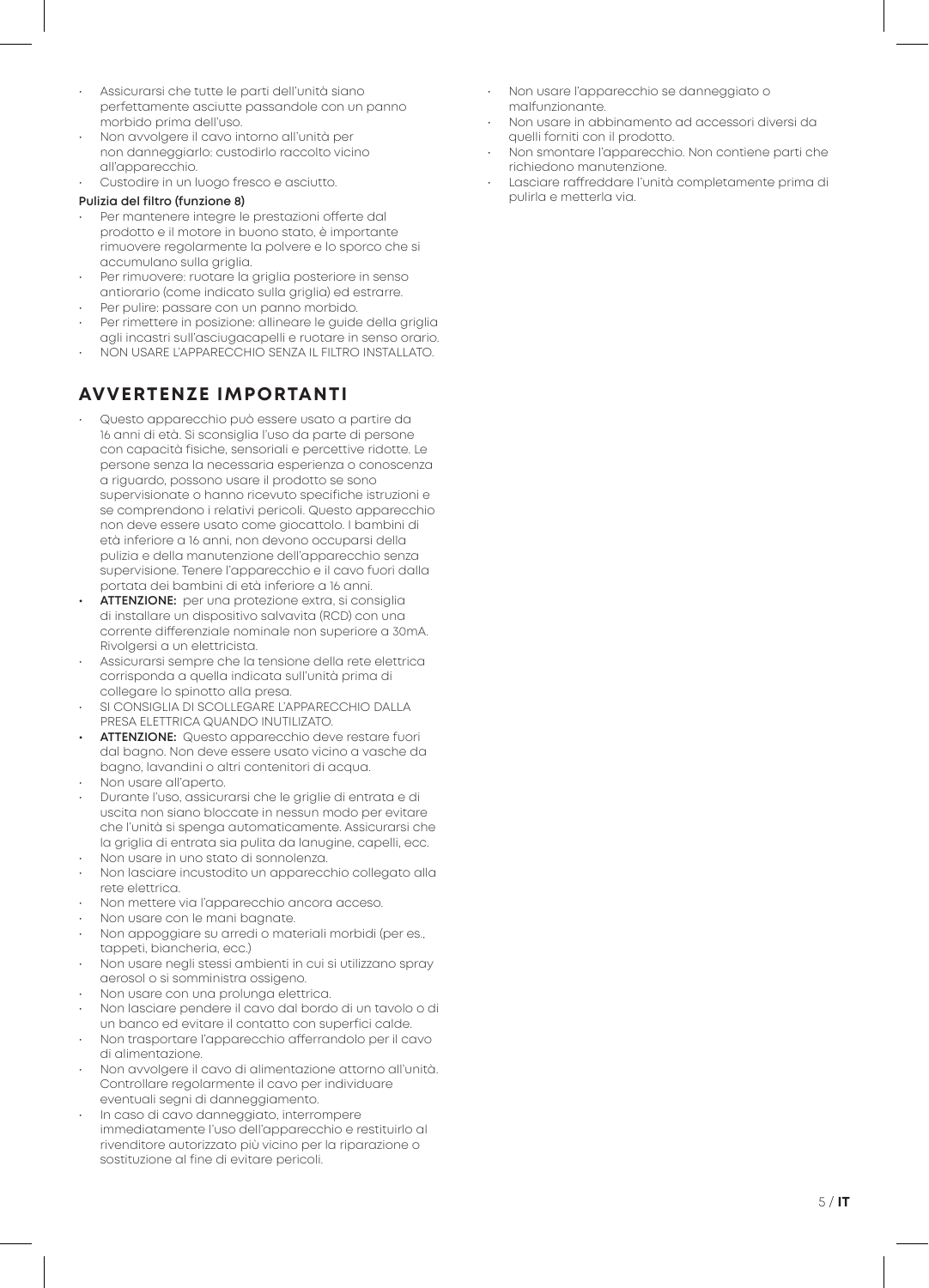#### **FUNKTIONEN**

- 1. Superschlanke, 6 mm-Styling-Konzentratordüse
- 2. Glättende Kozentratordüse
- 3. Ultrakalter Freeze-Schalter<br>4 Fin-/Aus und Geschwindigk
- 4. Ein-/Aus und Geschwindigkeitsregler
- 5. Temperaturregler
- 6. Ionisierer-Licht
- 7. Leistungsfähiger 2400W-AC-Motor
- 8. Flüsterleiser Schalldämpfer **1**



#### **SUPER SMOOTH IONISIERER**

Der PROGLOSS 5000 umfasst einen leistungsstarken Ionenstrahl mit doppelten Styling-Einstellungen für ultimativen Glanz.

#### **Glatte, ordentliche Styles**

Teilen Sie Ihr Haar in mehrere, saubere Abschnitte. Halten Sie den Trockner über das Haar, so dass der Luftstrom vom Ansatz bis zu den Spitzen den Haarschaft heruntergleitet. Dadurch wird das Schließen der Schuppenschicht des Haars unterstützt. Mit einer Bürste (nicht im Lieferumfang enthalten) wird



dieser Prozess weiter verstärkt. Bewegen Sie sie mit dem Trockner zusammen den Haarschaft bis zu den Spitzen herunter. Halten Sie den Kaltschuss-Schalter gedrückt, um den Abschnitt herunterzukühlen und das Styling so zu fixieren.

### **PROGLOSS™ SUPERWEICHE ÖLE**

Jedes Haarpflege-Produkt aus dem Sortiment von Revamp wurde mit den **SUPERWEICHEN PROGLOSSTM ÖLEN** versetzt, die mit **Argan, Keratin und Kokosnuss** angereichert wurden, für ultimative Geschmeidigkeit und schönsten Glanz.

#### **KONZENTRATOREN**

#### **Styling & Düsen zum Glätten**

Mit den Konzentrator-Düsen können Sie die Luft steuern und den Luftauslass des Haartrockners fokussieren, um ein Kräuseln zu kontrollieren und mit Präzision zu stylen. Richten Sie den Konzentrator auf Ihr Haar und halten Sie dabei einige Zentimeter Abstand zwischen Düse und Haar ein. Wenn Sie eine Rundbürste verwenden, ziehen Sie so fest wie möglich, um für Ihr Styling die besten Ergebnisse zu erhalten. Die superschlanke 6 mm-Düse hilft dabei, die heiße Luft direkt auf den Ansatz zu richten und Ihrem Style mehr Volumen zu verleihen.

#### **GEBRAUCHSANWEISUNG**

- Waschen und spülen Sie Ihre Haare wie gewohnt. • Drücken Sie übermäßiges Wasser mit einem Handtuch
- aus dem Haar und kämmen Sie es zur Entwirrung durch.
- Verwenden Sie ein Hitzeschutz-Spray vor dem Trocknen.
- Schließen Sie das Gerät an eine 220-240 V-Steckdose an.
- Um Ihr Haar schnell zu trocknen, verwenden Sie den Trockner ohne Düse.
- Um den Trockner ohne den Styling-Konzentrator zu verwenden, schalten Sie ihn mit dem Geschwindigkeitsregler am Griff ein.
- Für eine Präzisions-Trocknung verwenden Sie entweder den superschlanken 6 mm-Styling-Konzentrator oder die glättenden Konzentrator-Düsen.
- Um den Trockner mit den Styling-Aufsätzen zu verwenden, stellen Sie sicher, dass der Trocker ausgeschaltet und abgekühlt ist, setzen Sie dann den Konzentrator oder Diffusor auf, indem Sie ihn fest auf den Trockner-Zylinder setzen und sicher einrasten lassen. **Verwenden Sie die niedrige/mittlere Wärmeeinstellung mit den Styling-Aufsätzen.**
- Passen Sie die Wärme- und Geschwindigkeitsschalter auf dem Griff an die gewünschte Einstellung an (höhere Wärme- und Geschwindigkeitseinstellung zum Trocknen und niedrigere Wärme- und Geschwindigkeitseinstellung für das Styling):

| <b>GESCHWINDIGKEIT</b> |                                       |  |
|------------------------|---------------------------------------|--|
|                        | Ausschalten                           |  |
|                        | Mittlere Geschwindigkeit              |  |
|                        | Schnelle Geschwindigkeit              |  |
| <b>WÄRME</b>           |                                       |  |
|                        | Schwache Hitze                        |  |
|                        | Mittlere Hitze                        |  |
|                        | Hohe Hitze (für schnelleres Trocknen) |  |

- Um den Ultra-Kalten Freeze-Schuss zu verwenden, halten Sie den Schalter vorn am Haartrockner gedrückt. Dadurch wird das Haar gekühlt und das Styling fixiert.
- Nach der Verwendung schalten Sie den Haartrockner ab, indem Sie die Geschwindigkeitseinstellung auf 0 setzen, ziehen Sie den Netzstecker und lassen Sie das Gerät abkühlen, bevor Sie es aufbewahren.

#### **Folgen Sie uns auf revamphair.com für aktuelle Haartipps und Ratschläge.**

#### **REINIGUNG UND PFLEGE**

- Schalten Sie das Gerät aus, ziehen Sie den Netzstecker und lassen Sie das Gerät vollständig abkühlen, bevor Sie es reinigen.
- Wischen Sie alle Oberflächen mit einem weichen,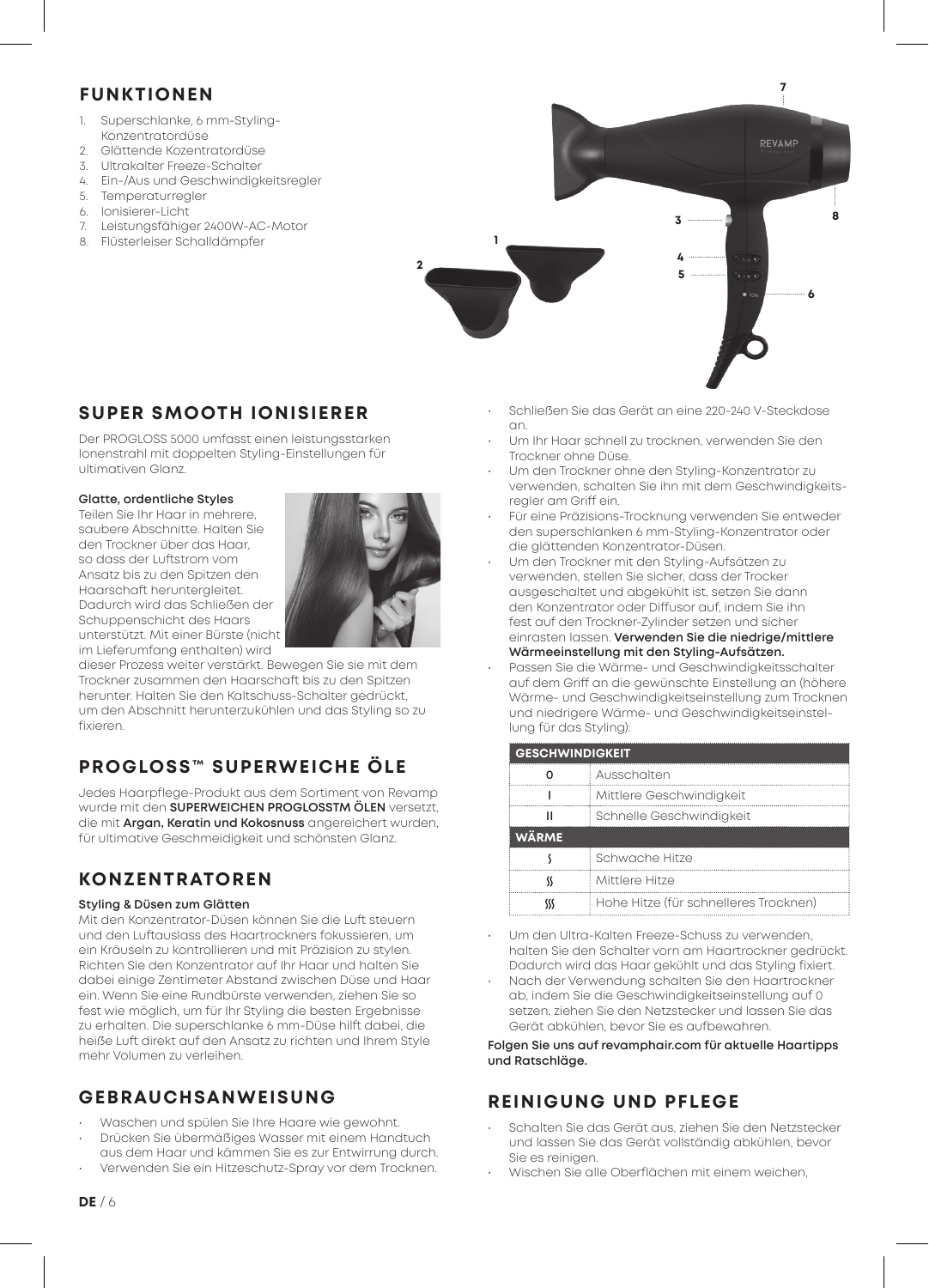feuchten Tuch ab. Verwenden Sie keine Scheuer- oder chemischen Reinigungsmittel.

- Tauchen Sie das Gerät nicht in Wasser oder andere Flüssigkeiten.
- Stellen Sie sicher, dass alle Teile vollständig mit einem weichen Handtuch abgetrocknet werden, bevor Sie das Gerät erneut verwenden.
- Um Schäden am Kabel zu vermeiden, wickeln Sie es nicht um das Gerät, bewahren Sie das Kabel immer lose neben dem Gerät auf.
- Bewahren Sie das Gerät an einem kühlen, trockenen Ort auf.

#### **Reinigung des Filters (8)**

- Um eine spitzenmäßige Leistung des Geräts zu erhalten und die Lebensdauer des Motors zu verlängern, ist es wichtig, regelmäßig Staub und Schmutz vom hinteren Gitter zu entfernen und es zu reinigen.
- Zum Entfernen Drehen Sie das hintere Gitter gegen den Uhrzeigersinn (laut Markierung auf dem Gitter) und ziehen Sie es heraus.
- Zum Reinigen Mit einer weichen Bürste reinigen und wieder aufsetzen.
- Zum Ersetzen Richten Sie die Führungen des Gitters mit den Schlitzen im Gehäuse (auf dem Trockner) aus und drehen Sie im Uhrzeigersinn.
- VERWENDEN SIE DAS GERÄT NICHT OHNE DEN FILTERAUFSATZ

#### **WICHTIGE SICHERHEITSHINWEISE**

- Dieses Gerät kann von Kindern ab dem Alter von 16 Jahren und darüber verwendet werden. Personen mit eingeschränkten physischen, sensorischen oder geistigen Fähigkeiten sollten dieses Gerät nicht verwenden. Personen mit fehlender Erfahrung und fehlenden Kenntnissen können dieses Gerät verwenden, wenn sie angemessen überwacht/angewiesen werden und die mit diesem einhergehenden Verfahren verstehen. Kinder dürfen nicht mit dem Gerät spielen. Die Reinigung und Wartung durch den Benutzer darf nicht von Kindern durchgeführt werden, es sei denn, sie sind mindestens 16 Jahre alt und werden überwacht. Bewahren Sie das Gerät und das Kabel bitte stets außerhalb der Reichweite von Kindern auf.
- **• WARNHINWEIS:** Für einen zusätzlichen Schutz ist die Installation eines Reststromgeräts (RCD) mit einem Restbetriebs-Nennstrom anzuraten, der 30 mA nicht übersteigt. Bitten Sie hierzu einen Elektriker um Hilfe.
- Stellen Sie bitte stets sicher, dass die verwendete Spannung der auf dem Gerät angegebenen Spannung entspricht, bevor Sie es in die Steckdose stecken.
- DIESES GERÄT MUSS VON DER STROMVERSORGUNG GETRENNT WERDEN, SOLANGE ES NICHT BENUTZT WIRD.
- **• WARNHINWEIS:** Dieses Gerät darf nicht im Badezimmer verwendet werden. Es darf nicht in der Nähe von Badewannen, Waschbecken oder anderen Behältern mit Wasser verwendet werden.
- Dieses Gerät darf nicht im Freien verwendet werden.
- Vermeiden Sie, dass Teile des Gerätes mit dem Gesicht, Hals oder der Kopfhaut in Verbindung geraten.
- Wenn es verwendet wird, achten Sie bitte darauf, dass die Ein- und Auslassgitter nicht blockiert werden, da das Gerät sich dadurch automatisch ausschaltet. Stellen Sie sicher, dass das Einlassgitter nicht mit Haushaltsstaub, losen Haaren etc. blockiert wird.
- Verwenden Sie dieses Gerät nicht, wenn Sie schläfrig sind oder schlafen.
- Lassen Sie das Gerät nicht unbeaufsichtigt, während es an die Stromversorgung angeschlossen ist.
- Setzen Sie das Gerät nicht ab, solange es eingeschaltet ist.
- Bedienen Sie das Gerät nicht mit nassen Händen.
- Setzen Sie das Gerät nicht auf weiche Unterlagen oder Materialien, wie z. B. Teppiche, Betten, Handtücher, Läufer etc.
- Verwenden Sie das Gerät nicht in Räumen, in denen gleichzeitig Aerosole (Sprays) verwendet werden oder Sauerstoff verabreicht wird.
- Verwenden Sie keine Verlängerungskabel für dieses Gerät.
- Lassen Sie das Kabel nicht über eine Tischkante oder einen Tresen hängen und lassen Sie es nicht in Kontakt mit heißen Oberflächen kommen.
- Tragen Sie das Gerät nicht am Kabel.
- Wickeln Sie das Netzkabel nicht um das Gerät. Prüfen Sie das Kabel regelmäßig auf Anzeichen von Schäden.
- Wenn das Netzkabel schadhaft wird, stellen Sie die Verwendung bitte sofort ein und geben Sie das Gerät an Ihren nächsten autorisierten Fachhändler zurück, um Gefahren zu vermeiden.
- Verwenden Sie dieses Gerät nicht, wenn beschädigt ist oder Fehlfunktionen aufweist.
- Verwenden Sie nur die mit dem Gerät gelieferten Aufsätze.
- Nehmen Sie das Gerät nicht auseinander. Im Gerät befinden sich keine Teile, die vom Benutzer gewartet werden können.
- Lassen Sie das Gerät abkühlen, bevor Sie es reinigen und aufbewahren.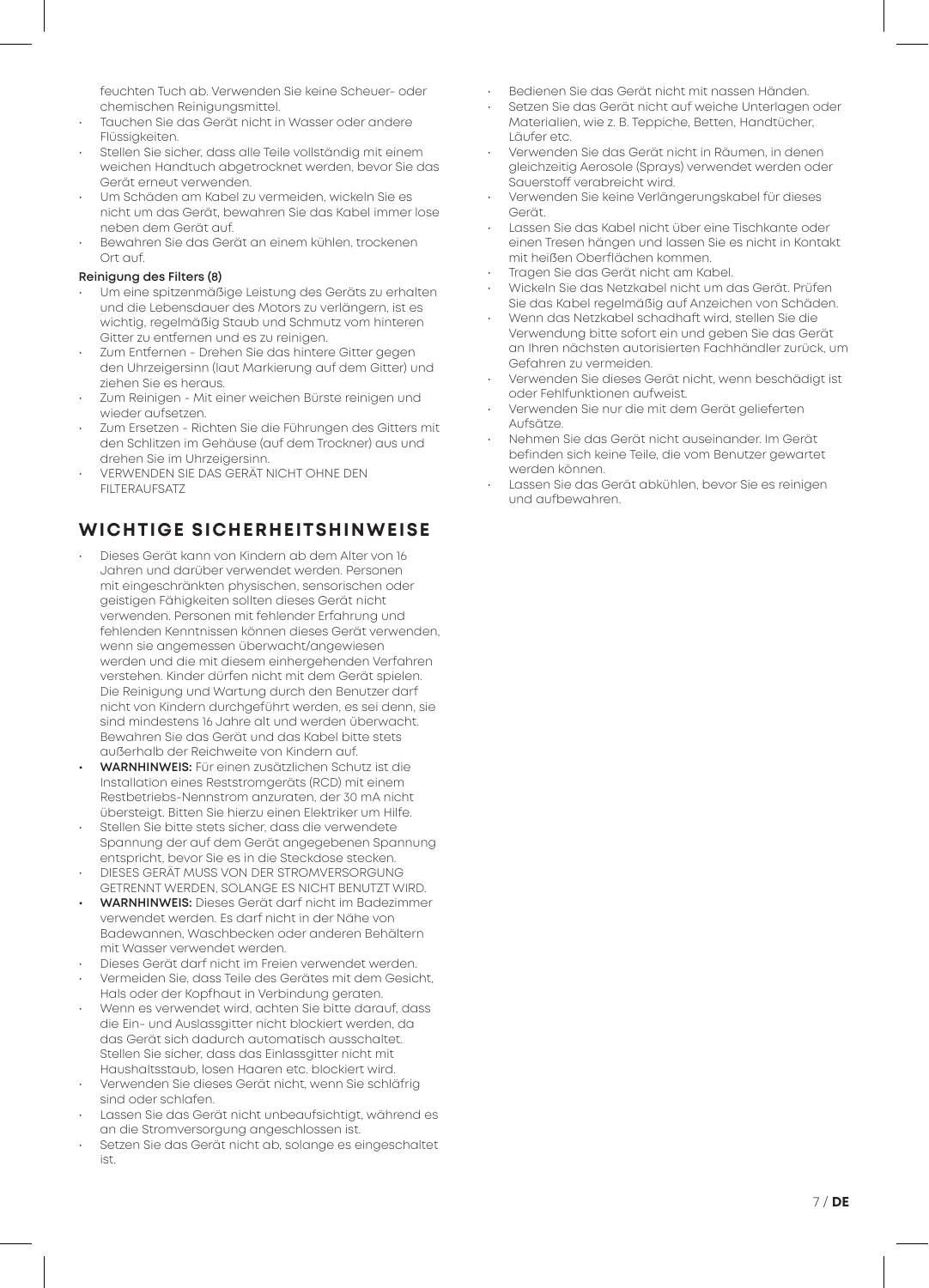### **CARACTERÍSTICAS**

- 1. Boquilla concentradora de marcado de 6 mm súper fina
- 2. Boquilla concentradora alisadora
- 3. Botón de refrigeración ultrafría<br>4. Botón de encendido/apagado
- 4. Botón de encendido/apagado y control de velocidad
- 5. Control de temperatura
- 6. Luz del ionizador
- 7. Potente motor CA de 2400 W 8. Silenciador súper silencioso



### **IONIZADOR SÚPER SUAVE**

PROGLOSS 5000 proyecta un potente chorro iónico para conseguir el máximo volumen y brillo.

#### **Estilos suave y elegante**

Divida el pelo en varias secciones correctamente divididas. Sujete el secador por encima del pelo para que el aire se dirija en vertical hacia el pelo, de raíces a puntas. Esto ayuda a cerrar la cutícula. Con la ayuda de un cepillo (no se incluye), se acentúa este efecto. Desplace el secador a lo largo del pelo



hacia las puntas. Pulse y mantenga el botón de ráfaga de aire frío para enfriar el mechón de pelo y marcar el peinado.

## **ACEITES SÚPER SUAVES PROGLOSS™**

Todos los productos de la línea de cuidado capilar Revamp están tratados con los aceites **SÚPER SUAVES PROGLOSS™** enriquecidos con aceite de **argán, queratina y coco** para aportar la máxima suavidad y brillo.

### **CONCENTRADORES**

#### **Boquillas de marcado y alisado**

Las boquillas del concentrador le permiten dirigir y concentrar la salida de aire del secador para controlar el encrespado y la precisión cuando esté marcando su peinado. Dirija el concentrador a su pelo guardando una distancia de varios centímetros entre la boquilla y el pelo. Si usa un cepillo redondo, tense el pelo todo lo que pueda para conseguir el mejor marcado. Con la boquilla de 6 mm súper fina será más fácil dirigir la ráfaga de aire caliente directamente a las raíces y conseguir más volumen en el marcado.

### **INSTRUCCIONES DE USO**

- Lávese el pelo y póngase suavizante como suele hacer habitualmente.
- Empape el exceso de agua del pelo con una toalla y péinelo para desenredarlo.
- Aplique el producto protector del calor antes de secarlo.
- Enchufe el aparato a una toma de corriente de 220-240 V.

• Si quiere secar el pelo con una ráfaga de aire seco, use el secador sin boquilla.

**7**

- Si quiere usar el secador sin concentrador de marcado, enciéndalo con las intensidades de velocidad del mango.
- Para un secado preciso, use bien el concentrador de marcado de 6 mm súper fino o las boquillas concentradoras alisadoras.
- Si quiere usar el secador con los accesorios de marcado, primero compruebe que el secador está apagado y enfriado y seguidamente acople el accesorio de concentrador o difusor encajándolo firmemente en el cilindro del secador hasta quede en posición inamovible. **Use un ajuste de calor bajo/medio con los accesorios de marcado.**
- Ajuste la temperatura y la velocidad en el mando al modo deseado (más calor y más velocidad para secar y menos calor y menos velocidad para marcar):

| <b>VELOCIDAD</b>   |                                        |  |
|--------------------|----------------------------------------|--|
|                    | Apagado                                |  |
|                    | Velocidad media                        |  |
|                    | Alta velocidad                         |  |
| <b>TEMPERATURA</b> |                                        |  |
|                    | Fuego lento                            |  |
|                    | Fuego medio                            |  |
|                    | Alto calor (para un secado más rápido) |  |

- Si quiere usar la función Ráfaga de refrigeración ultrafría, pulse y mantenga este botón ubicado en la parte delantera del secador. Hará que se enfríe el aire y le resulte más fácil marcar el peinado.
- Cuando haya acabado de usarlo, apague el secador poniéndolo en la velocidad 0, desenchúfelo y deje que se enfríe antes de guardarlo.

**Síganos en revamphair.com para ver nuestros últimos consejos y sugerencias de peinado.**

### **LIMPIEZA Y MANTENIMIENTO**

- Apague el aparato, desenchúfelo de la toma de corriente y deje que se enfríe antes de limpiarlo.
- Limpie todas las superficies con un paño suave y húmedo. No use detergentes ni limpiadores abrasivos.
- No sumerja el aparato en agua, ni en ningún otro líquido.
- Antes de volver a usarlo, asegúrese de que todas las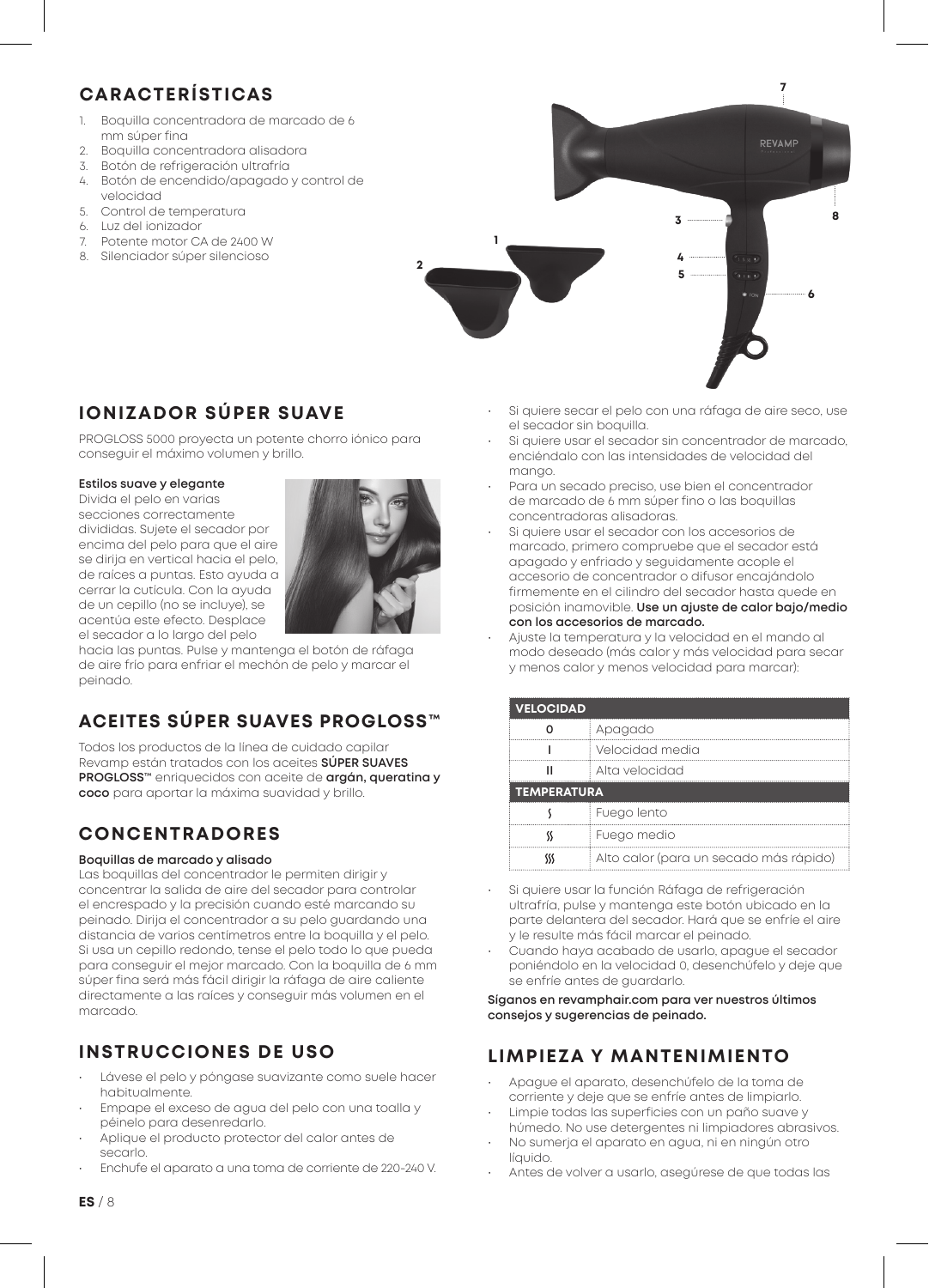piezas se hayan secado debidamente con un paño suave.

- Para evitar que se dañe el cable, no lo enrosque alrededor del aparato y guárdelo con holgura siempre al lado del mismo.
- Guárdelo en un lugar fresco y seco.

#### **Limpieza del filtro (elemento 8)**

- Para que el producto funcione siempre óptimamente y se prolongue la vida del motor, es importante eliminar el polvo y la suciedad de la rejilla trasera y limpiarla regularmente.
- Para extraerla: gire la rejilla posterior en sentido antihorario (tal y como se indica en la rejilla) y extráigala.
- Para limpiarla: límpiela con un cepillo blando y vuelva a colocarla.
- Para sustituirla: alinee las guías de la rejilla con las ranuras de la carcasa (en el secador) y gírela en sentido horario.
- NO UTILICE EL APARATO SIN COLOCAR EL FILTRO EN SU SITIO

#### **MEDIDAS DE SEGURIDAD IMPORTANTES**

- Este aparato no es apto para su uso por menores de 16 años. Personas con capacidades físicas, sensoriales o mentales reducidas tampoco deben usarlo. Personas con falta de experiencia y familiarización pueden usar el producto siempre bajo supervisión o si se les ha explicado el funcionamiento y entienden los riesgos que acarrea. Este aparato no es un juguete, ni debe tratarse como tal. Los menores de 16 años no deben ocuparse de su limpieza ni de su mantenimiento, y aún a partir de esa edad, deben hacerlo con supervisión. Mantenga el aparato y su cable fuera del alcance de menores de 16 años.
- **• ADVERTENCIA:** se recomienda, como medida de protección adicional, la instalación de un dispositivo de corriente residual (DCR) cuya corriente operativa no supere los 30 mA. Consulte la opinión de un electricista.
- Antes de enchufar el aparato a la toma de corriente, asegúrese siempre de que el voltaje que vaya a usar se corresponda con el indicado en el aparato.
- CUANDO NO VAYA A UTILIZARLO, DESENCHÚFELO DE LA TOMA DE CORRIENTE.
- **• ADVERTENCIA:** No lo use en un cuarto de baño. No debe usarse cerca de bañeras, lavabos u otros receptáculos de agua.
- Este aparato tampoco debe usarse a la intemperie.
- Evite que cualquiera de sus piezas le roce la cara, el cuello o el cuero cabelludo.
- Cuando lo esté usando, preste especial atención a no bloquear las rejillas de entrada y salida de ventilación, ya que de lo contrario la unidad se detendría automáticamente. Asegúrese de que la rejilla de entrada quede despejada de obstáculos, como las pelusillas que se forman por suciedad o pelos caídos, entre otros.
- No utilice este aparato si está somnoliento o aletargado.
- No deje este aparato desatendido mientras esté enchufado.
- No coloque el aparato sobre una superficie cuando aún esté encendido.
- No lo ponga en funcionamiento con las manos húmedas.
- No apoye en mobiliario o material blando, por ejemplo, moqueta, ropa de cama, toallas, alfombras, etc.
- No lo ponga en funcionamiento en lugares en los que se estén usando productos en aerosol (espray) o en los que se esté administrando oxígeno.
- No acople ningún alargador a este aparato.
- No deje que el cable cuelgue del extremo de la mesa o de un reborde, ni tampoco que entre en contacto con superficies calientes.
- No traslade el aparato agarrándolo del cable.
- No enrolle el cable alrededor del aparato. Examine el cable periódicamente para ver si presenta algún indicio de estar dañado.
- Si el cable de alimentación se daña, deje de usarlo inmediatamente y devuelva el aparato a su servicio técnico autorizado para que lo arreglen o lo sustituyan y así evitar cualquier peligro.
- No lo use si el aparato si está dañado o funciona mal.
- No use otros accesorios que no sean los suministrados con el producto.
- No desmonte el aparato; no hay ninguna parte que pueda reparar el usuario.
- Deje que se enfríe el aparato antes de limpiarlo y guardarlo.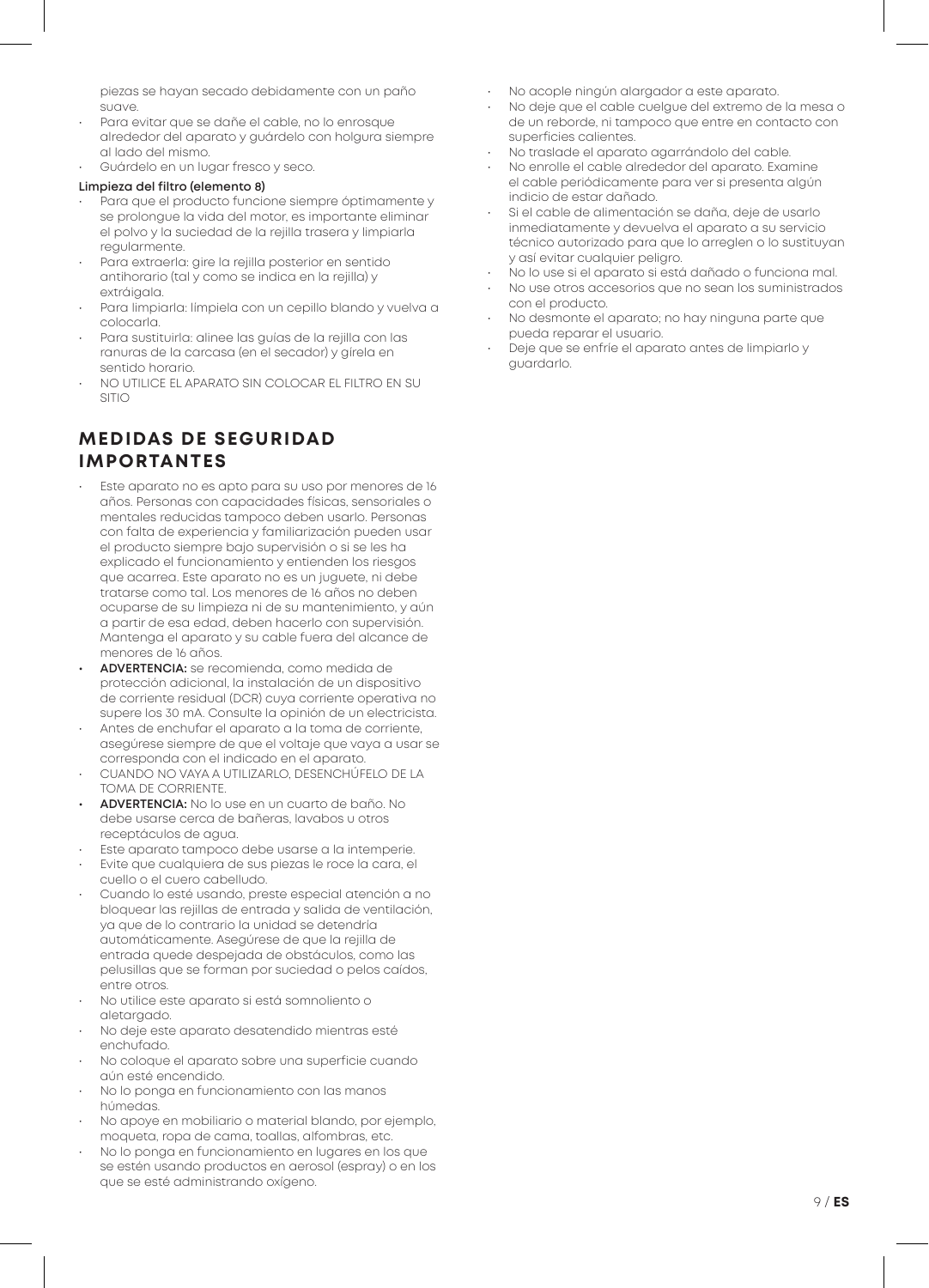### **FONCTIONNALITÉS**

- Embout concentrateur extra fin 6mm
- 2. Embout concentrateur lissant<br>3. Bouton Froid Ultra
- 3. Bouton Froid Ultra
- 4. Marche/arrêt et contrôle de la vitesse
- 5. Contrôle de la température
- 6. Voyant de l'ioniseur<br>7. Puissant moteur à c
- 7. Puissant moteur à courant alternatif 2400W 8. Super silencieux



#### **IONISEUR SUPER LISSANT**

Le PROGLOSS 5000 dispose d'un puissant jet ionique pour un volume et une brillance ultimes.

#### **Des styles lisses et élégants**

Divisez vos cheveux en plusieurs sections nettes. Tenez le sèche-cheveux au-dessus des cheveux de sorte que l'air circule de la racine jusqu'aux pointes. Cela aidera à fermer la cuticule. Une brosse pourra être utilisée pour un meilleur effet (non fournie). Déplacez le sèche-cheveux le long des



cheveux jusqu'aux pointes. Appuyez et maintenez le bouton de froid pour refroidir la section et fixer la coiffure.

### **PROGLOSS™ SUPER SMOOTH OILS**

Tous les produits de la gamme de soins capillaires Revamp sont formulés avec **PROGLOSS™ SUPER SMOOTH OILS** enrichi à **l'huile d'Argan, à la Kératine, et à la noix de coco** pour une douceur et une brillance parfaites.

### **CONCENTRATEURS**

#### **Concentrateurs de coiffage et de lissage**

L'embout concentrateur vous permet de diriger et de concentrer la sortie d'air du sèche-cheveux, de contrôler les frisottis et la précision lors du coiffage. Orientez le concentrateur vers vos cheveux en laissant quelques centimètres entre l'embout et les cheveux. Si vous utilisez une brosse ronde, tirez aussi fort que possible pour obtenir les meilleurs résultats lors du coiffage. L'embout ultra-fin de 6mm permet de souffler de l'air chaud directement sur les racines et donnera plus de volume à vos styles.

### **CONSIGNES D'UTILISATION**

- Lavez vos cheveux et utilisez un après-shampoing comme vous en avez l'habitude.
- Essorez l'excès d'humidité avec une serviette et peignez pour démêler.
- Appliquez un spray thermo-protecteur avant le séchage.
- Branchez l'appareil sur une prise secteur de 220-240V
- Pour sécher rapidement les cheveux, utilisez l'appareil sans embout.
- Pour utiliser le sèche-cheveux sans le concentrateur, allumez-le à l'aide du sélecteur de vitesse situé sur la poignée.
- Pour un séchage de précision, utilisez l'embout concentrateur extra-fin de 6 mm ou les les embouts concentrateurs de lissage.
- Pour utiliser le sèche-cheveux avec les accessoires de coiffage, assurez-vous qu'il est éteint et froid, puis fixez le concentrateur ou le diffuseur en le clipsant fermement sur le corps du sèche-cheveux jusqu'à ce qu'il soit bien en place. **Utilisez le réglage basse/ moyenne température lorsque vous utilisez les accessoires de coiffage.**
- Positionner les interrupteurs température et de vitesse de la poignée sur le réglage souhaité (température et vitesse en position élevée pour le séchage et position basse pour le coiffage) :

| <b>VITESSE</b>     |                                                 |  |
|--------------------|-------------------------------------------------|--|
|                    | Éteindre                                        |  |
|                    | Vitesse moyenne                                 |  |
|                    | Haute vitesse                                   |  |
| <b>TEMPERATURE</b> |                                                 |  |
|                    | À feu doux                                      |  |
|                    | Température de cuisson moyenne                  |  |
|                    | Chaleur élevée (pour un séchage plus<br>rapide) |  |

- Pour utiliser le mode Froid Ultra, appuyer et maintenez le bouton situé à l'avant du sèche-cheveux. Cela refroidira les cheveux et fixera la coiffure.
- Après usage, éteignez le sèche-cheveux en réglant la vitesse sur la position 0, débranchez et laissez refroidir avant de le ranger.

#### **Suivez-nous sur revamphair.com pour connaître les derniers conseils et astuces de coiffage.**

### **NETTOYAGE ET ENTRETIEN**

- Éteignez l'appareil, débranchez-le du secteur et laissez-le refroidir complètement avant de le nettoyer.
- Essuyez toutes les surfaces avec un chiffon doux et humide. N'utilisez pas de produits abrasifs ou de nettoyants.
- N'immergez pas l'appareil dans l'eau ou dans tout autre liquide.
- Assurez-vous que toutes les pièces sont soigneusement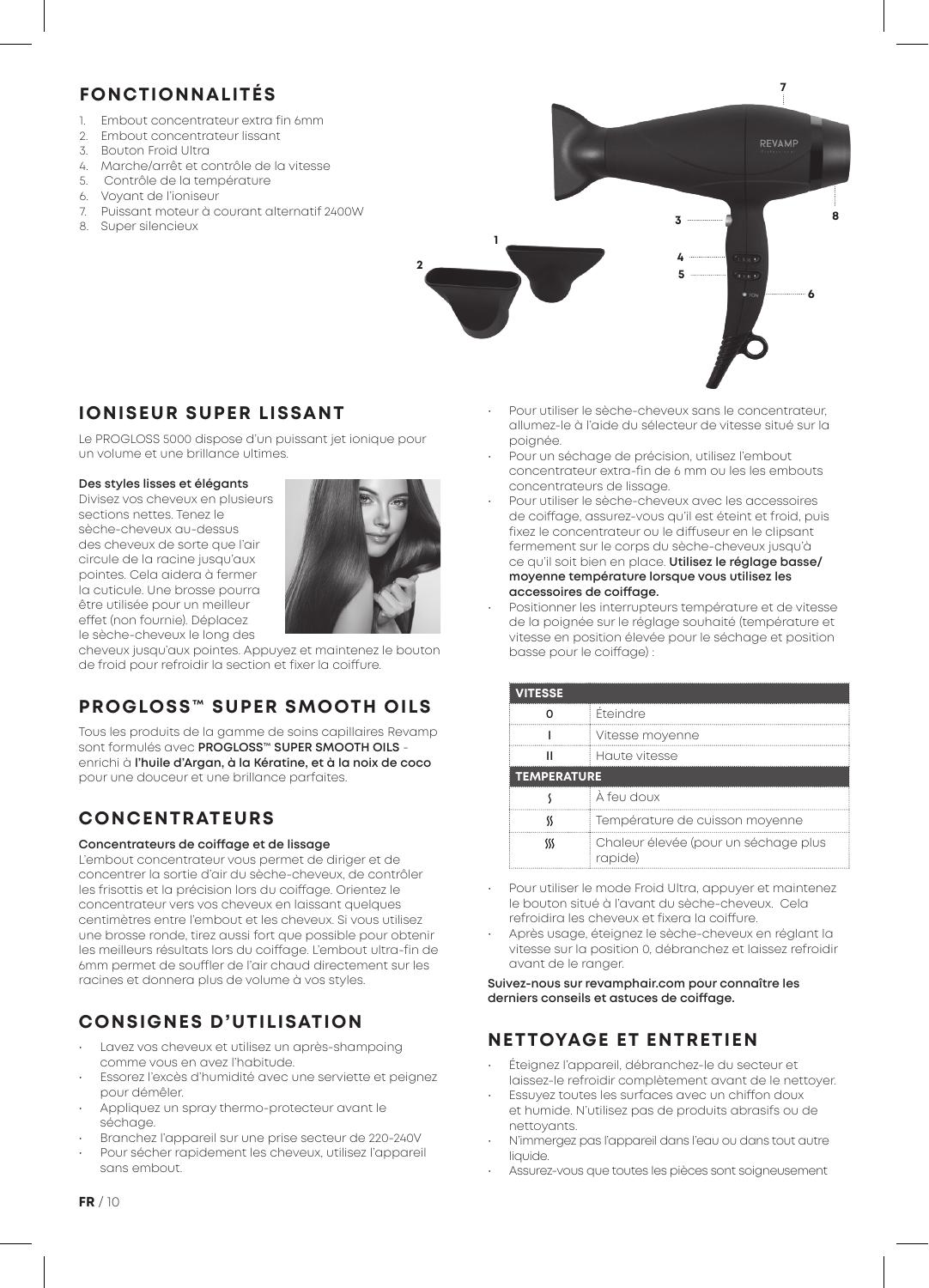séchées avec un chiffon doux avant de les réutiliser.

- Pour éviter d'endommager le câble, n'enroulez pas le câble autour de l'appareil, rangez-le toujours à proximité de l'appareil.
- À conserver dans un endroit frais et sec.

#### **Nettoyage du filtre (fonctionnalité 8)**

- Pour maintenir des performances optimales et prolonger la durée de vie du moteur, il est important d'enlever régulièrement la poussière et la saleté de la grille arrière et de la nettoyer.
- Pour la retirer Tournez la grille arrière dans le sens inverse des aiguilles d'une montre (comme indiqué sur la grille) et sortez-la.
- Pour la nettoyer Nettoyez avec une brosse douce et remettez-la en place.
- Pour la remettre en place Alignez les guides de la grille avec les fentes du boîtier (sur le sèche-cheveux) et tournez dans le sens des aiguilles d'une montre.
- N'UTILISEZ JAMAIS L'APPAREIL SANS LE FILTRE

#### **PRECAUTIONS IMPORTANTES**

- Cet appareil peut être utilisé par des enfants âgés de 16 ans et plus. Les personnes ayant des capacités physiques, sensorielles ou mentales réduites ne doivent pas utiliser ce produit. Les personnes manquant d'expérience et de connaissances peuvent utiliser le produit si elles sont supervisées / formées et comprennent les dangers encourus. Les enfants ne doivent pas être autorisés à jouer avec l'appareil. Le nettoyage et la maintenance de l'appareil ne doivent pas être effectués par des enfants à moins qu'ils soient âgés de plus de 16 ans et sous surveillance. Gardez l'appareil et le câble hors de portée des enfants de moins de 16 ans.
- **• AVERTISSEMENT :** pour une protection accrue, l'installation d'un disjoncteur différentiel avec un courant résiduel nominal ne dépassant pas 30 mA est conseillée. Demandez conseil à un électricien.
- Assurez-vous toujours que la tension utilisée correspond à la tension indiquée sur l'appareil avant de le brancher sur la prise secteur.
- CET APPAREIL DOIT ÊTRE DÉBRANCHÉ DE L'ALIMENTATION SECTEUR LORSQU'IL N'EST PAS UTILISÉ.
- **• AVERTISSEMENT :** Cet appareil ne doit pas être placé dans une salle de bain. Il ne doit pas être utilisé près des baignoires, des bassins ou de tout autre récipient contenant de l'eau.
- Cet appareil ne doit pas être utilisé à l'extérieur.
- Évitez de faire entrer en contact toute partie de l'appareil avec le visage, le cou ou le cuir chevelu.
- Lors de l'utilisation, veillez à ce que les grilles d'entrée et de sortie ne soient pas obstruées car cela entraînerait l'arrêt automatique de l'appareil. Assurez-vous que la grille d'entrée n'est pas obstruée (peluches, cheveux, etc.).
- N'utilisez pas l'appareil en état de somnolence ou de sommeil.
- Ne laissez pas l'appareil sans surveillance lorsqu'il est branché.
- Ne posez pas l'appareil tant qu'il est encore allumé.
- Ne pas utiliser avec les mains mouillées.
- Ne posez pas l'appareil sur des tissus d'ameublement, par ex. moquette, literie, serviettes, tapis, etc.
- Ne pas utiliser à l'endroit où des produits aérosols sont employés ou de l'oxygène est administrée.
- N'utilisez pas de rallonge avec cet appareil.
- Ne laissez pas le cordon pendre du bord d'une table ou d'un comptoir et ne le laissez pas entrer en contact avec des surfaces chaudes.
- Ne transportez pas l'appareil par le câble d'alimentation.
- N'enroulez pas le câble autour de l'appareil. Vérifiez

régulièrement le câble pour repérer tout signe de dommage.

- Si le câble d'alimentation est endommagé, cesser immédiatement d'utiliser l'appareil et renvoyer le à votre revendeur agréé le plus proche pour réparation ou remplacement afin d'éviter tout risque.
- N'utilisez pas l'appareil s'il est endommagé ou en cas de dysfonctionnement
- N'utilisez pas d'autres accessoires que ceux fournis avec ce produit.
- Ne démontez pas l'appareil. Il n'y a aucune pièce réparable à l'intérieur.
- Laissez l'appareil refroidir avant de le nettoyer et de le ranger.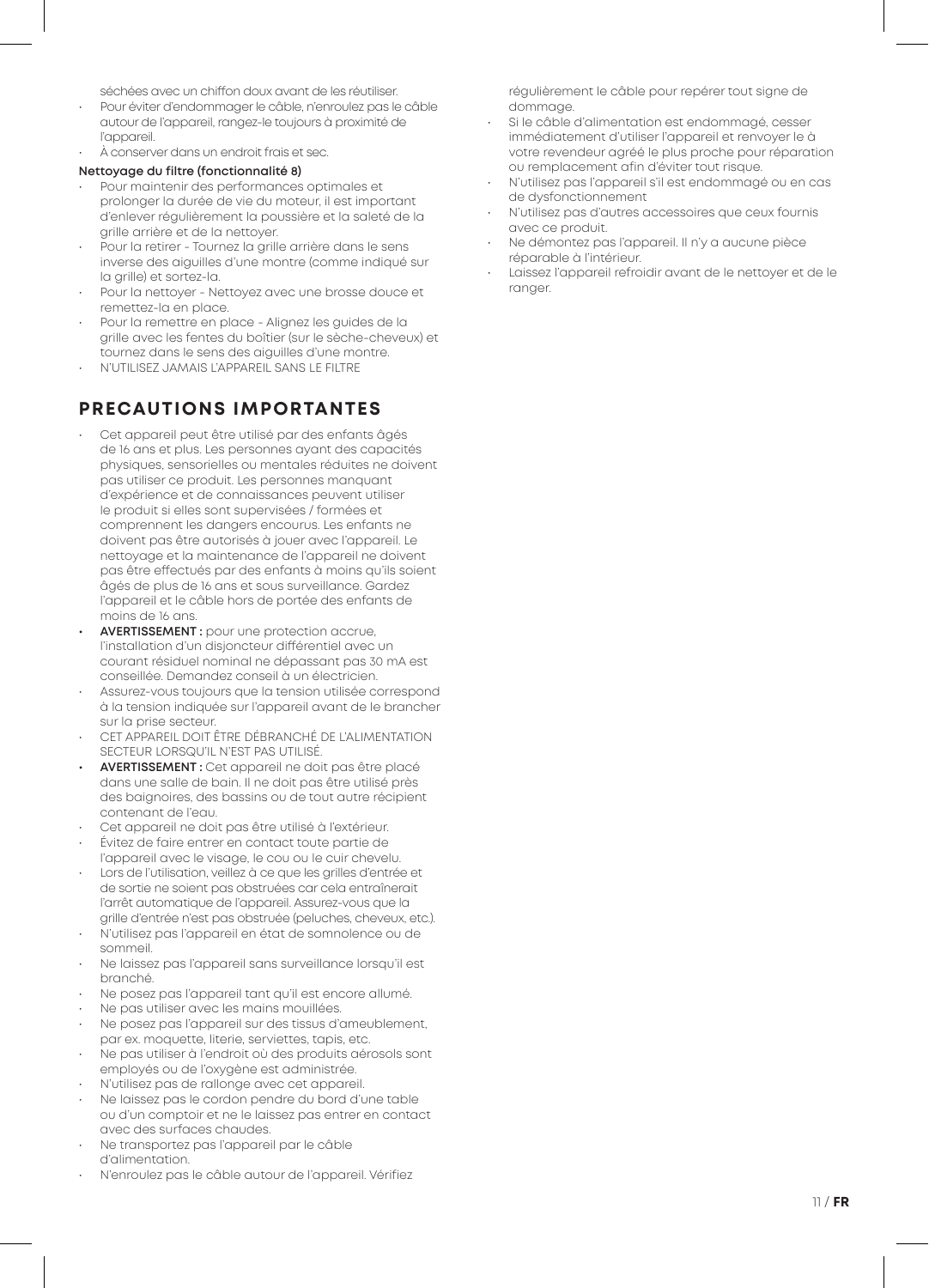#### **KENMERKEN**

- 1. Super slanke 6mm stylingblaasmond
- 2. Glad makende blaasmond
- 3. Ultra Cold Freeze-knop
- 4. Aan/uit & snelheidsregeling<br>5. Temperatuurregeling
- **Temperatuurregeling**
- 6. Ionisatielicht<br>7. Krachtige AC
- Krachtige AC-motor van 2400W
- 8. Super stille geluiddemper



### **SUPER GLADDE IONISATOR**

De PROGLOSS 5000 bevat een krachtige ionische straal voor ultieme glans.

#### **Gladde, sluike modellen**

Verdeel uw haar in verschillende nette secties. Houd de föhn boven het haar zodat de luchtstroom langs de haarschacht van wortel tot punt naar beneden wordt geleid. Dit zal helpen om de schubbenlaag te sluiten. Dit wordt verder verbeterd met behulp van een borstel (niet meegeleverd).



Beweeg de föhn gelijk met de borstel langs de haarschacht naar de haarpunten. Druk de koudeshotknop in en houd deze ingedrukt om de pluk af te koelen en de stijl te fixeren.

### **PROGLOSS™ SUPERGLADDE OLIËN**

Elk product in de Revamp haarverzorgingslijn is doordrenkt met **PROGLOSS™ SUPERGLADDE OLIËN** - verrijkt met **Argan, Keratine en Kokosolie** voor ultieme gladheid en glans.

### **OPZETSTUKKEN**

#### **Styling & gladmakende mondstukken**

De mondstukken maken het mogelijk om de luchtopbrengst van de haardroger te sturen en te focussen, om kroes en precisie te beheersen tijdens het stylen. Richt het mondstuk op uw haar, waarbij u een paar centimeter tussen het mondstuk en uw haar laat. Als u een ronde borstel gebruikt, trek dan zo strak mogelijk aan om het beste resultaat te krijgen tijdens het stylen. Het superslanke 6mm mondstuk zal helpen om warme lucht rechtstreeks naar de wortels te blazen en meer volume te krijgen in uw modellen.

#### **GEBRUIKSAANWIJZING**

- Was en conditioneer uw haar zoals gewoonlijk.
- Knijp overtollig vocht uit met een handdoek en kam het door om het te ontwarren.
- Breng een hittebeschermingsspray aan voor het drogen
- Steek de stekker van het apparaat in een stopcontact van 220-240 V.
- Gebruik de föhn zonder mondstuk als u uw haar snel droog wil blazen.
- Om de droger zonder stylingmondstuk te gebruiken, schakelt u de droger in met behulp van de snelheidsschakelaar op de handgreep.
- Voor nauwkeurig drogen gebruikt u het Super Slim 6mm stylingmondstuk of de gladstrijkende mondstukken.
- Om de droger met de styling hulpstukken te gebruiken, moet u ervoor zorgen dat de droger uitgeschakeld en afgekoeld is en bevestigt u het hulpstuk of de diffusor door deze stevig vast te klikken op de föhn totdat hij goed vastzit. **Gebruik een lage/ gemiddelde warmte-instelling bij het gebruik van de stylingopzetstukken.**
- Stel de warmte- en snelheidsschakelaars op de handgreep in op de gewenste instelling (hogere warmte- en snelheidsinstellingen voor het drogen en lagere warmte- en snelheidsinstellingen voor de styling):

| <b>SNELHEID</b> |                                             |  |
|-----------------|---------------------------------------------|--|
|                 | Uitschakelen                                |  |
|                 | Gemiddelde snelheid                         |  |
|                 | Hoge snelheid                               |  |
| <b>WARMTE</b>   |                                             |  |
|                 | Weinig warmte                               |  |
|                 | Gemiddeld vuur                              |  |
|                 | Hoge temperatuur (voor snellere<br>droaina) |  |

- Om de Ultra Cold Freeze Shot te gebruiken, houdt u de knop aan de voorkant van de haardroger ingedrukt. Hiermee wordt het haar afgekoeld en kan het model gefixeerd worden.
- Schakel het apparaat na gebruik uit door de snelheidsinstelling op 0 te zetten, haal de stekker uit het stopcontact en laat het afkoelen alvorens het op te bergen.

**Volg ons op revamphair.com voor de laatste haartips en advies.**

### **REINIGEN EN ONDERHOUD**

- Haal de stekker van het apparaat uit het stopcontact en laat het volledig afkoelen alvorens het te reinigen.
- Veeg alle oppervlakken af met een zachte vochtige doek. Gebruik geen schurende of chemische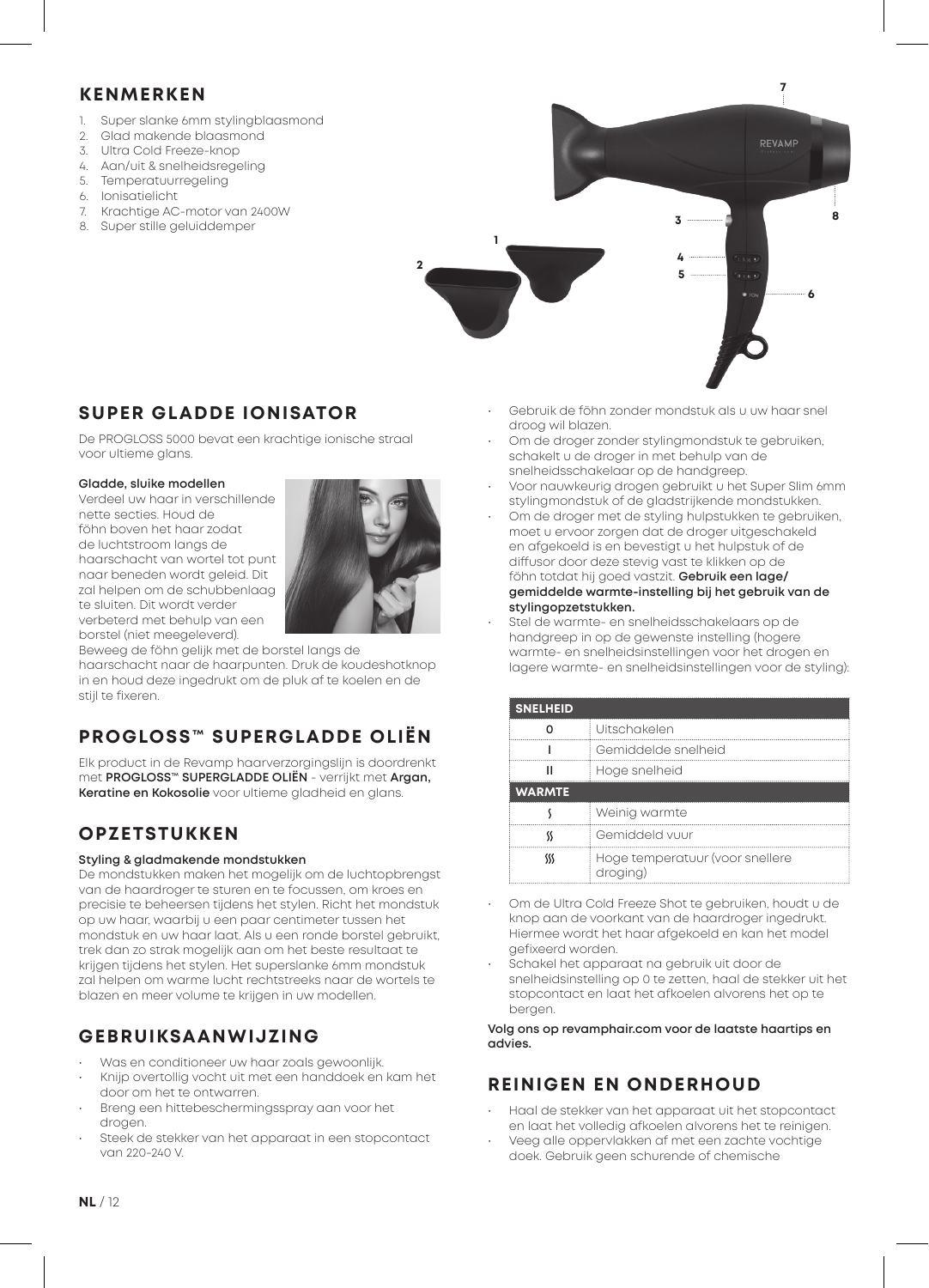reinigingsmiddelen.

- Dompel het apparaat niet onder in water of een andere vloeistof.
- Zorg ervoor dat alle onderdelen goed gedroogd zijn met een zachte handdoek voordat u ze opnieuw gebruikt.
- Om beschadiging van het snoer te voorkomen, mag u het snoer niet om het apparaat wikkelen, maar moet u het snoer altijd losjes naast het apparaat opbergen.
	- Het apparaat op een koele, droge plaats bewaren.

#### **Reinigen van het filter (functie 8)**

- Om het product optimaal te laten presteren en de levensduur van de motor te verlengen, is het belangrijk om regelmatig stof en vuil van het achterste rooster te verwijderen en te reinigen.
- Verwijderen Draai het achterste rooster tegen de klok in (zoals aangegeven op het rooster) en trek het uit.
- Reinigen Veeg het schoon met een zachte doek en plaats het terug.
- Vervangen Draai de roostergeleiders gelijk met de sleuven in de behuizing (op de droger) en draai met de wijzers van de klok mee.
- GEBRUIK HET APPARAAT NIET ZONDER FILTER

#### **BELANGRIJKE VOORZORGSMAATREGELEN**

- Dit apparaat mag worden gebruikt door kinderen van 16 jaar en ouder. Dit product mag niet worden gebruikt door personen met verminderde lichamelijke, zintuiglijke of geestelijke vermogens. Personen met een gebrek aan ervaring en kennis mogen het product onder toezicht of na instructie gebruiken als ze de gevaren ervan begrijpen. Kinderen mogen niet spelen met het apparaat. Zonder toezicht mogen kinderen het apparaat niet reinigen of onderhouden, tenzij ze 16 jaar of ouder zijn. Houd het apparaat en het snoer buiten het bereik van kinderen onder de 16 jaar.
- **• WAARSCHUWING:** voor extra beveiliging is de installatie van een aardlekschakelaar (RCD) met een nominale reststroom van maximaal 30 mA aan te bevelen. Vraag een elektricien om advies.
- Controleer altijd of de te gebruiken spanning overeenkomt met de op het apparaat aangegeven spanning voordat u het apparaat in het stopcontact steekt.
- HAAL ALTIJD DE STEKKER UIT HET STOPCONTACT WANNEER HET APPARAAT NIET IN GEBRUIK IS.
- **• WAARSCHUWING:** Dit apparaat is niet geschikt voor gebruik in de badkamer. Het mag niet worden gebruikt in de buurt van badkuipen, wasbakken of andere waterdragers.
- Dit apparaat mag niet buitenshuis worden gebruikt.
- Voorkom dat enig deel van het apparaat in contact komt met het gezicht, de hals of de hoofdhuid.
- Let er bij het gebruik op dat de aanzuig- en afvoerroosters niet geblokkeerd zijn, omdat het apparaat dan automatisch stopt. Zorg ervoor dat het aanzuigrooster vrij is van obstructies zoals huishoudelijke pluisjes, losse haren, enz.
- Gebruik het apparaat niet als u suf of slaperig bent.
- Laat het apparaat niet onbeheerd achter terwijl het is aangesloten.
- Zet het apparaat niet neer terwijl het nog aan staat.
- Niet gebruiken met natte handen.
- Plaats het apparaat niet op zachte ondergronden of materialen, zoals tapijt, beddengoed, handdoeken, tapiiten, enz.
- Dit apparaat niet gebruiken op plaatsen waar spuitbusproducten worden gebruikt of waar zuurstof wordt toegediend.
- Dit apparaat niet met een verlengsnoer gebruiken.
- Laat het snoer niet over de rand van een tafel of toonbank hangen of in contact komen met hete oppervlakken.
- Draag het apparaat niet aan het netsnoer.
- Wikkel het netsnoer niet om het apparaat. Controleer het snoer regelmatig op beschadigingen.
- Als het netsnoer beschadigd raakt, dient u het gebruik onmiddellijk te staken en het apparaat voor reparatie of vervanging terug te sturen naar uw dichtstbijzijnde geautoriseerde servicedealer om gevaar te voorkomen.
- Gebruik het apparaat niet als het beschadigd is of niet goed werkt.
- Gebruik geen andere hulpstukken dan die welke bij dit product zijn geleverd.
- Haal het apparaat niet uit elkaar. Het apparaat bevat geen door de gebruiker te repareren onderdelen.
- Laat het apparaat afkoelen voordat u het schoonmaakt en opbergt.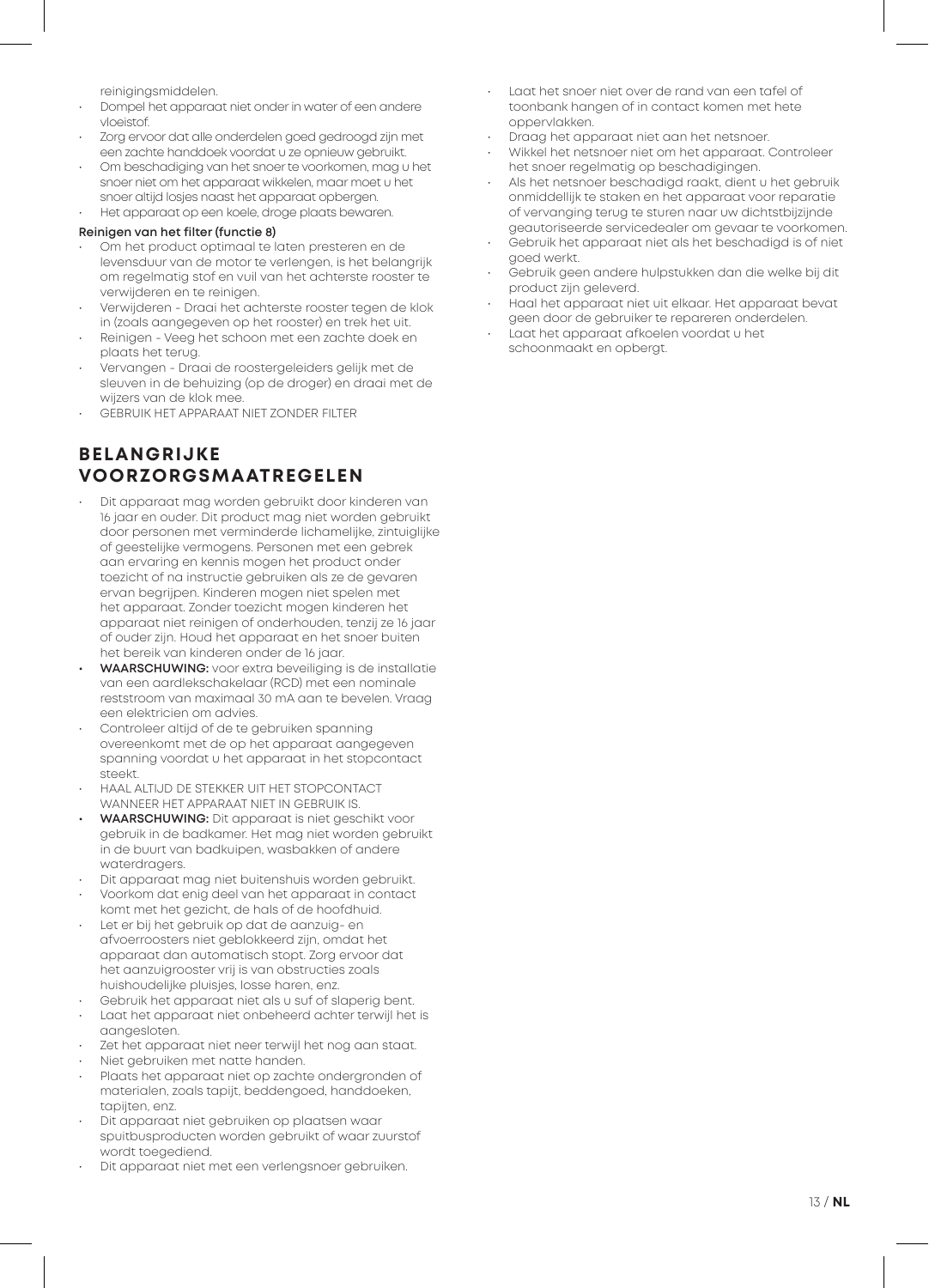#### **TWO YEAR GUARANTEE**

FKA Brands Ltd guarantees this product from defect in material and workmanship for a period of 2 years from the date of purchase, except as noted below. This FKA Brands Ltd product guarantee does not cover damage caused by misuse or abuse; accident; the attachment of any unauthorised accessory; alteration to the product; or any other conditions whatsoever that are beyond the control of FKA Brands Ltd. This guarantee is effective only if the product is purchased and operated in the UK / EU. A product that requires modification or adaptation to enable it to operate in any country other than the country for which it was designed, manufactured, approved and / or authorised, or repair of products damaged by these modifications is not covered under this guarantee. FKA Brands Ltd shall not be responsible for any type of incidental, consequential or special damages.

To obtain guarantee service on your product, return the product post-paid to your local service centre along with your dated sales receipt (as proof of purchase). Upon receipt, FKA Brands Ltd will repair or replace, as appropriate, your product and return it to you, post-paid. Guarantee is solely through service centre. Service of this product by anyone other than the service centre voids the guarantee. This guarantee does not affect your statutory rights. For your local service centre, go to www.revamphair.com/servicecentres

#### **WEEE explanation**

This marking indicates that this product should not be disposed with other household wastes throughout the EU. To prevent possible harm to the environment or human health from uncontrolled waste disposal, recycle it responsibly to promote the sustainable reuse of material resources. To return your used device, please use the return and collection systems or contact the retailer where the product was purchased. They can take this product for environmental safe recycling.

#### **DUE ANNI DI GARANZIA**

FKA Brands Ltd garantisce il prodotto da difetti di componenti e lavorazione per un periodo di 3 anni dalla data di acquisto, fatte salve le indicazioni riportate nel seguito. La garanzia sui prodotti offerta da FKA Brands Ltd non copre i danni causati da uso improprio o abuso, incidente, collegamento di accessori non autorizzati, alterazione del prodotto o qualsiasi altra condizione non imputabile a FKA Brands Ltd. La presente garanzia è valida esclusivamente se il prodotto è acquistato e utilizzato nel Regno Unito / nell'UE. La presente garanzia non copre le modifiche o gli adattamenti necessari per il funzionamento dell'apparecchio in un Paese diverso da quello per cui è progettato, prodotto, approvato e/o autorizzato, né la riparazione di apparecchi danneggiati da tali modifiche. FKA Brands Ltd non sarà ritenuta responsabile di alcun tipo di danno incidentale, consequenziale o speciale. Per usufruire del servizio di manutenzione in garanzia, restituire il prodotto in franchigia postale al centro servizi locale unitamente alla ricevuta di pagamento (come prova di acquisto). Al ricevimento del prodotto, FKA Brands Ltd si occuperà della riparazione o della sostituzione, a seconda del caso, e della restituzione in franchigia postale. La garanzia è valida esclusivamente presso il Centro Servizi HoMedics. La manutenzione di questo prodotto da soggetti diversi dal Centro Servizi annulla la garanzia. La presente garanzia non influirà sui diritti sanciti per legge. Per scoprire il Centro Servizi più vicino, visitare la pagina www.revamphair.com/servicecentres

#### **WEEE explanation**

Questo simbolo indica che il prodotto non deve essere smaltito assieme agli altri rifiuti domestici in tutti i Paesi dell'Unione Europea. Al fine di evitare un eventuale danno ambientale e alla salute umana derivante dallo smaltimento dei rifiuti non controllato, riciclare il prodotto in maniera responsabile per promuovere il riutilizzo sostenibile delle risorse materiali. Per la restituzione del dispositivo usato, utilizzare gli appositi sistemi di restituzione e raccolta oppure contattare il rivenditore presso cui il prodotto è stato acquistato, che provvederanno al suo riciclaggio in conformità alle norme di sicurezza ambientale.

### **ZWEI JAHRE GARANTIE**

FKA Brands Ltd garantiert für einen Zeitraum von 3 Jahren ab Kaufdatum, dass dieses Produkt frei von Material- und Fertigungsfehlern ist. Diese Garantie umfasst keine Schäden, die durch einen nicht bestimmungsgemäßen Gebrauch oder Missbrauch des Gerätes, Unfälle, die durch Nutzung von Zubehörteilen, die nicht vom Hersteller zugelassen sind oder die Veränderung des Gerätes oder irgendwelche anderen Umstände entstehen, die sich der Kontrolle von FKA Brands Ltd entziehen. Diese Garantie gilt nur, wenn das Gerät in GB bzw. der EU gekauft und betrieben wird. Ein Gerät, für das eine Modifikation oder Anpassung erforderlich wird, damit es in einem anderen Land als dem Land, für das es entwickelt, hergestellt, zugelassen und/ oder autorisiert wurde, betrieben werden kann oder die Reparatur an Geräten, die durch diese Modifikationen beschädigt wurden, fallen nicht unter diese Garantie. FKA Brands Ltd haftet nicht für jede Art von Begleit-, Folge- oder besonderen Schäden.

Um einen Garantie-Service für Ihr Gerät zu erhalten, schicken Sie das Gerät bitte zusammen mit Ihrem datierten Kaufbeleg (als Nachweis für den Kauf) frankiert an das regionale Service-Center. Nach Erhalt wird FKA Brands Ltd Ihr Gerät reparieren oder gegebenenfalls ersetzen und frankiert an Sie zurücksenden. Die Garantie wird ausschließlich durch das Service Center durchgeführt. Durch Service-Dienstleistungen, die nicht vom Service Center durchgeführt wurden, verfällt die Garantie. Diese Garantie hat keine Auswirkungen auf Ihre gesetzlich zugesicherten Rechte. Für Ihr regionales Service Center besuchen Sie bitte www.revamphair.com/servicecentres

#### **WEEE-Erklärung**

 $\mathbb{X}$ Diese Kennzeichnung weist darauf hin, dass dieses Produkt innerhalb der EU nicht mit anderem Hausmüll entsorgt werden soll. Damit durch unkontrollierte Abfallentsorgung verursachte mögliche Umwelt- oder Gesundheitsschäden verhindert werden können, entsorgen Sie dieses Produkt bitte ordnungsgemäß und fördern Sie damit eine nachhaltige Wiederverwendung der Rohstoffe. Verwenden Sie zur Rückgabe Ihres benutzten Geräts bitte für die Entsorgung eingerichtete Rückgabe- und Sammelsysteme oder wenden Sie sich an den Händler, bei dem Sie das Produkt kauften. Auf diese Weise kann ein sicheres und umweltfreundliches Recycling gewährleistet werden.

### **DOS AÑOS DE GARANTÍA**

FKA Brands Ltd garantiza que este producto está libre de fallos de fabricación y de mano de obra durante un periodo de tres años a partir de la fecha de adquisición, salvo las excepciones que se mencionan a continuación. La garantía de este producto FKA Brands Ltd no cubre los daños causados por un mal uso o abuso, por accidentes, por acoplamiento de accesorios no autorizados, por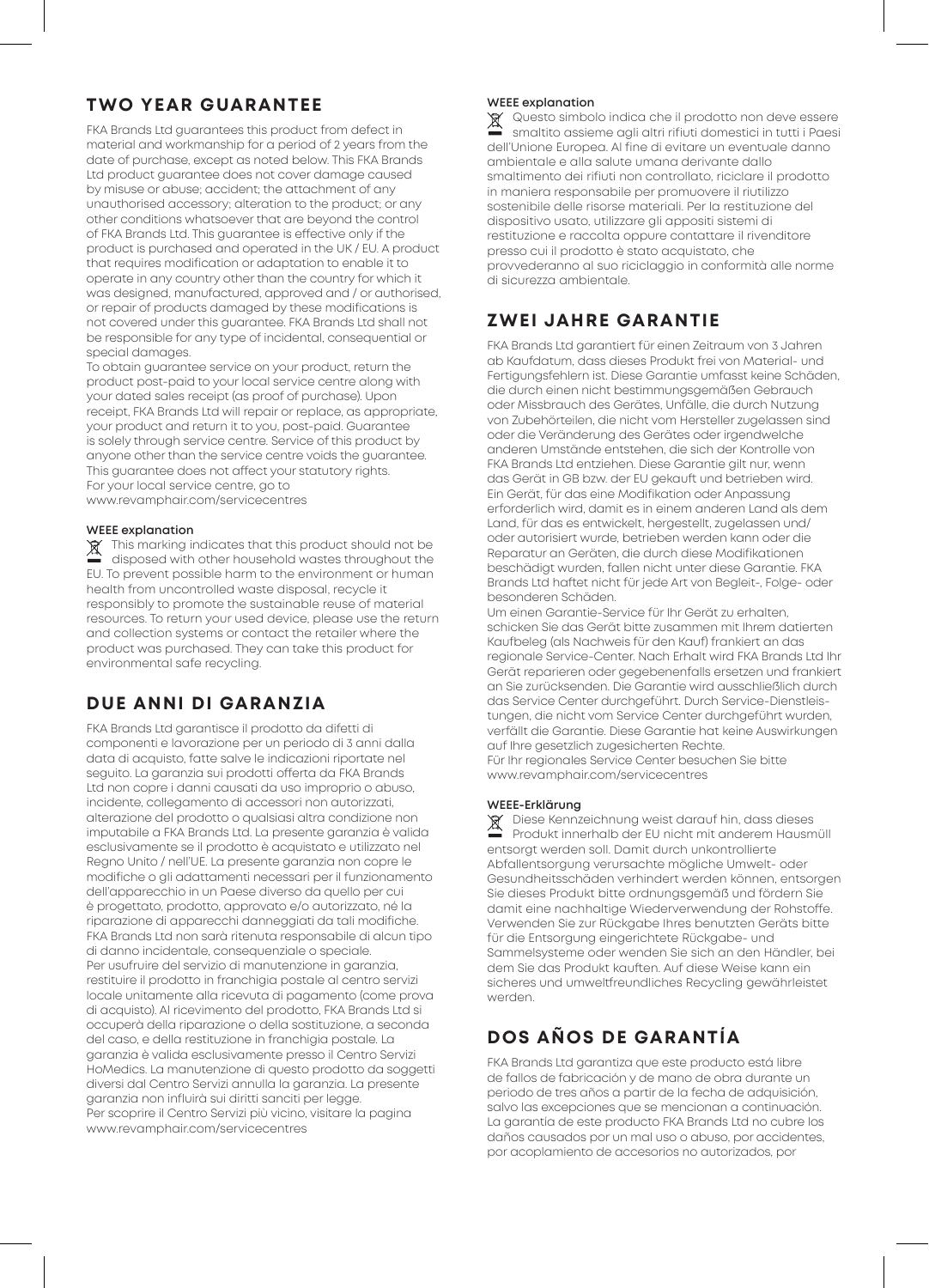modificaciones al producto, o cualquier otro condicionante que esté fuera del alcance del control de FKA Brands Ltd. Esta garantía únicamente entrará en vigor si el producto se ha adquirido y operado en RU/UE. La garantía no cubre las modificaciones o adaptaciones que precise el producto para que funcione en otros países distintos de los que va destinado, ha sido fabricado, aprobado y/o autorizado, ni tampoco están cubiertas las reparaciones de daños causados en el producto por estas modificaciones. FKA Brands Ltd no será responsable de incidentes, consecuencias o daños especiales.

Si necesita servicio técnico cubierto por la garantía del producto, devuelva el producto franqueado al Centro de Servicios en la dirección que figura en el dorso de este manual, acompañado de su recibo de compra (como justificante). Al recibirlo, FKA Brands Ltd reparará o sustituirá el producto, según proceda, y se lo enviará de vuelta franqueado. La garantía únicamente da derecho a reparaciones en el Centro de Servicios HoMedics. Reparaciones en cualquier otro servicio técnico distinto de anularán la garantía. Esta garantía no afecta sus derechos legales.

Busque su Centro de Servicios más próximo en: www.revamphair.com/servicecentres

#### **Explicación RAEE**

Este símbolo indica que este artículo no se debe tirar a la basura con otros residuos domésticos en ningún lugar de la UE. A fin de prevenir los efectos perjudiciales que la eliminación sin control de los residuos puede tener sobre el medio ambiente o la salud de las personas, le rogamos que los recicle de forma responsable para fomentar la reutilización sostenible de los recursos materiales. Para devolver su dispositivo usado, utilice los sistemas de devolución y recogida o póngase en contacto con la empresa a la que le compró el artículo, la cual lo podrá recoger para que se recicle de forma segura para el medio ambiente.

#### **GARANTIE DEUX ANS**

FKA Brands Ltd garantit ce produit exempt de vices de matériaux et de fabrication, pendant une période de 3 ans à compter de la date d'achat ; hormis les cas indiqués ci-dessous. Cette garantie FKA Brands Ltd ne couvre pas les dommages causés par toute mauvaise utilisation ou abus, par tout accident, par tout accessoire utilisé sans autorisation, par toute modification apportée au produit, ni par toutes autres circonstances ne pouvant être imputées à FKA Brands Ltd. Cette garantie ne prend effet que dans la mesure où le produit est acheté et utilisé au Royaume-Uni / dans l'UE. Un produit devant faire l'objet de modifications ou de réglages, afin de permettre son fonctionnement dans un pays autre que celui pour lequel il a été conçu, fabriqué, approuvé et / ou autorisé, ou toutes réparations de produits endommagés par ces modifications, ne sont pas couverts par cette garantie. FKA Brands Ltd ne saurait être tenue responsable de tout type de dommages accidentels, consécutifs ou particuliers.

Pour bénéficier du service de garantie sur votre produit, veuillez renvoyer le produit par colis affranchi au Service après-vente, accompagné de votre facture datée (preuve d'achat). A réception, FKA Brands Ltd procédera à la réparation ou, le cas échéant, au remplacement de votre produit et vous le réexpédiera, sans frais de port supplémentaires. Seul le Service après-vente de est habilité à traiter une demande de garantie. Tout service prodigué pour ce produit par quiconque autre que le Service après-vente de entraîne l'annulation de la garantie. Cette garantie n'affecte pas vos droits statutaires.

Pour contacter le Service après-vente de votre région, veuillez consulter le site

www.revamphair.com/servicecentres

#### **Explication WEEE**

Le symbole indique que le produit ne doit pas être X éliminé avec les autres déchets ménagers dans toute l'Union Européenne. L'élimination incontrôlée des déchets pouvant porter préjudice à l'environnement ou à la santé humaine, veuillez le recycler de façon responsable. Vous favoriserez ainsi la réutilisation durable des ressources matérielles. Pour renvoyer votre appareil usagé, prière d'utiliser le système de renvoi et collection ou contacter le revendeur où le produit a été acheté. Ils peuvent se débarrasser de ce produit afin qu'il soir recyclé tout en respectant l'environnement.

#### **TWEE JAAR GARANTIE**

FKA Brands Ltd geeft 3 jaar garantie op materiële en fabrieksfouten vanaf de aankoopdatum, met uitzondering van het onderstaande. Deze productgarantie van FKA Brands Ltd is niet van toepassing op beschadigingen veroorzaakt door verkeerd gebruik of misbruik; ongelukken; het bevestigen van niet-toegestane accessoires; wijzigingen aan het product; en andere condities waar FKA Brands Ltd geen controle over heeft. Deze garantie is alleen geldig wanneer het product aangeschaft en gebruikt wordt in het VK / de EU. Een product dat gewijzigd of aangepast moet worden om gebruikt te kunnen worden in een land anders dan het land waarvoor het was ontworpen, geproduceerd, goedgekeurd en/of geautoriseerd, of reparatie van producten die beschadigd zijn door deze wijzigingen, valt niet onder deze garantie. FKA Brands Ltd is niet verantwoordelijk voor eventuele indirecte, speciale of gevolgschade.

Om garantieservice voor uw product te krijgen, dient u het product gefrankeerd naar uw plaatselijke onderhoudscentrum te sturen, samen met de gedateerde kassabon (als bewijs van aankoop). Na ontvangst zal FKA Brands Ltd uw product repareren of vervangen (waar nodig) en deze gefrankeerd aan u retourneren. Garantiewerkzaamheden worden uitsluitend via het onderhoudscentrum van verzorgd. Onderhoud van dit product door anderen dan een onderhoudscentrum van doet deze garantie vervallen. Deze garantie laat uw wettelijke rechten onverlet. Voor uw lokale Service Centre, bezoek www.revamphair.com/servicecentres

#### **Uitleg over AEEA**

 $\mathbb{X}$ Deze markering geeft aan dat dit product binnen de EU niet met ander huisvuil mag worden weggeworpen. Om eventuele schade aan het milieu of de menselijke gezondheid door het ongecontroleerd wegwerpen van afval te voorkomen, dient dit apparaat op verantwoorde wijze gerecycled te worden om duurzaam hergebruik van materiaalbronnen te bevorderen. Wilt u het gebruikte apparaat retourneren, gebruik dan de retour- en ophaalsystemen of neem contact op met de winkelier waar het product gekocht is. Deze zal het product voor milieuveilige recycling accepteren.